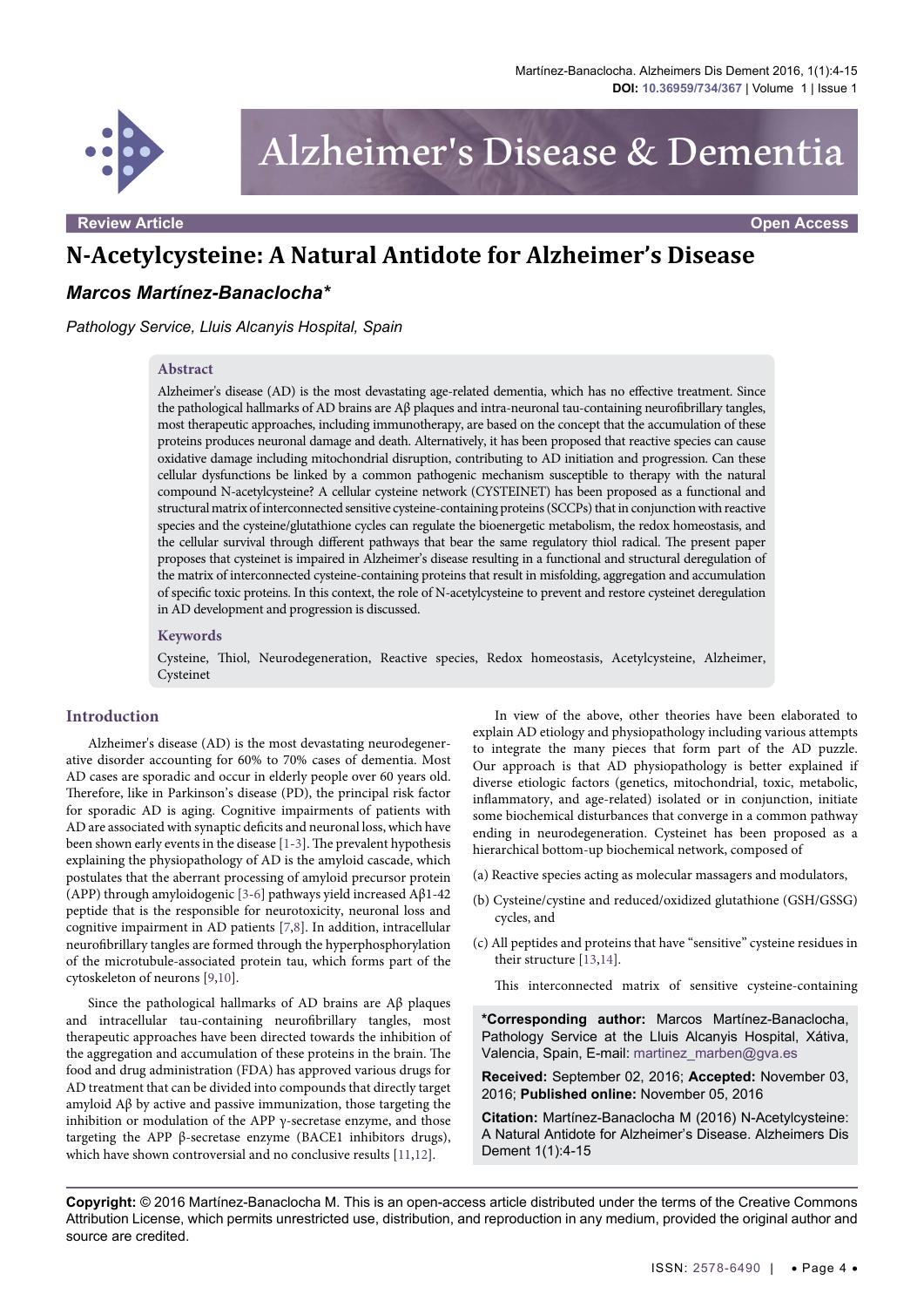

proteins (SCCPs) has very different metabolic, signaling and structural functions in the cell but is regulated by the same thiol radical. These SCCPs use cysteine residues as cellular sensors, which can entangle, at very short timescale, different cellular functions. The central concept is "sensitive cysteines", which are all cysteine residues in peptides and proteins that can suffer redox modifications (s-glutathionylation, s-nitrosylation, sulfenylation, disulfide bonds formation) under physiological or pathological conditions resulting in a reversible or irreversible change in the protein function [[15](#page-8-7)[,16\]](#page-8-8). Therefore, it is proposed that cysteinet deregulation is the common mechanism through which different etiologic events or insults overcome ageassociated cellular redox homeostasis and evolve toward a vicious circle in age-related neurodegenerative diseases. For example, the ROS overproduction associated with age-related mitochondrial DNA damage and the subsequent impairment in the bioenergetic ability in patients that are homozygote for apolipoprotein E4 may result in a dysfunction of cysteinet regulation that can entangle diverse pathways facilitating, among others, Aβ amyloid and tau aggregation (Figure 1). In this regard, we propose that cysteinet deregulation in AD can be prevented and restored by the chronic administration of NAC counteracting the deleterious redox modification of many SCCPs in different pathways.

In the next sections, it has been reviewed the critical role played by redox modification of thiol groups in SCCPs from diverse cellular pathways, and how they can be integrated into the proposed cysteinet deregulation that may explain AD physiopathology.

## **Risk Factors and Cysteinet Deregulation in AD**

# **Aging**

Aging is the major risk factor for the development of lateonset AD. Aging is closely associated with oxidative damage to cellular macromolecules produced by reactive species [[17-](#page-8-9)[19](#page-8-10)]. A study in healthy humans aged 19-85 have shown an age-related linear decrease in the cysteine/cystine ratio throughout life, and an

age-related decrease in the total glutathione content and GSH/ GSSG ratio after the age of 45 [[20](#page-8-11)]. This show an age-related shift of redox homeostasis toward pro-oxidant conditions, which have critical consequences, not only in many protective antioxidant enzymes that use GSH to counteract the deleterious effects associated with aging [[21](#page-8-12)], but also in many regulatory pathways that depend on the functional integrity of SCCPs [[22](#page-8-13)[,23](#page-8-14)] including mitochondrial ones [[24](#page-8-15),[25](#page-8-16)]. Therefore, aging increases the rate of irreversible damage to structural and metabolic proteins interfering with normal cellular functions and homeostasis. New quantitative proteomic methods indicate that aging is associated with a shift in redox-regulated proteins resulting in major changes in the glycolytic enzymes as well as in the regulatory enzymes controlling the energy homeostasis in muscular post-mitotic cells [[26\]](#page-8-17). Besides, recent investigations have shown that normal brain aging is characterized by a deregulated pattern of expression of specific aggregation-prone proteins that predispose to Aβ and tau deposition, in contrast to the suboptimal expression of homeostatic proteins [[27\]](#page-8-18). These results suggest that there is an increased susceptibility to protein aggregation in specific brain areas more vulnerable to AD development [[27\]](#page-8-18).

In agreement with previous data [\[28,](#page-8-19)[29\]](#page-8-20), genome-wide gene expression studies have provided evidence of reduced mitochondrial function during aging [\[30](#page-8-21)[,31\]](#page-8-22) and reduced expression of genes involved in mitochondrial energy metabolism in humans with cognitive decline and AD [\[32](#page-8-23)].

Finally, it seems that caloric restriction decreases the body temperature, the rate of metabolism, and the production of reactive species counteracting age-related oxidative damage [\[33\]](#page-8-24). Likewise, caloric restriction can stabilize mitochondrial function reducing oxidative damage in neurons in response to different types of genetic and environmental factors [[34](#page-8-25)]. Therefore, age-associated oxidative modification of SCCPs may represent the Achilles' heels for senescence and age-associated neurodegenerative disorders [[35](#page-8-26)[,36](#page-8-27)].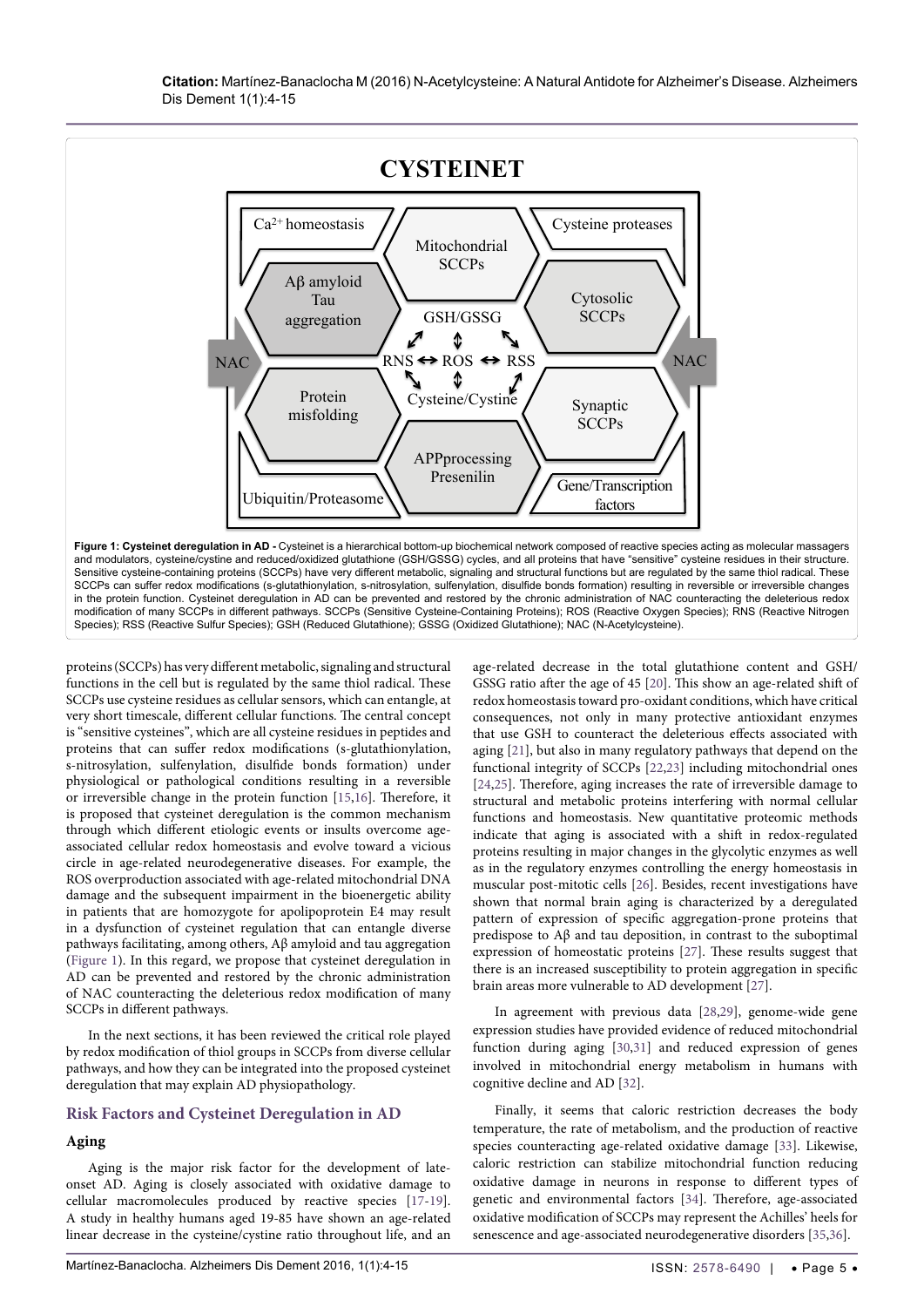| Table 1: Cysteinet deregulation in AD.                                 |                                                               | product of lipid peroxidation [40]. Therefore, apolipoprotein E                                                                                                                                                                                                                             |
|------------------------------------------------------------------------|---------------------------------------------------------------|---------------------------------------------------------------------------------------------------------------------------------------------------------------------------------------------------------------------------------------------------------------------------------------------|
| 1. Mitochondrial SCCPs dysfunctions                                    |                                                               | isoforms have different potential sites for redox modification and<br>regulation through sensitive cysteine residues. Indeed, apolipoprotein<br>E isoforms can bind to neuronal nitric oxide synthase (NOS) and they<br>can be S-nitrosylated in human hippocampus, possibly regulating the |
| Complex I, IV and V disruption; TCAc disturbance                       |                                                               |                                                                                                                                                                                                                                                                                             |
| Reactive species overproduction                                        |                                                               |                                                                                                                                                                                                                                                                                             |
| Mitochondrial biogenesis                                               |                                                               |                                                                                                                                                                                                                                                                                             |
| MPTP (mitocondrial permeability transition pore) dysfunction           |                                                               | lipid metabolism in AD [41].                                                                                                                                                                                                                                                                |
| 2. Cytosolic SCCPs dysfunctions                                        |                                                               |                                                                                                                                                                                                                                                                                             |
| Glyceraldehyde-3-phosphate dehydrogenase                               |                                                               | <b>Cysteinet Deregulation in AD</b>                                                                                                                                                                                                                                                         |
| Pyruvate kinase; Phosphofructokinase                                   |                                                               | Post-translational oxidative modifications of proteins have                                                                                                                                                                                                                                 |
| Glucose 6-phosphate isomerase                                          |                                                               | diverse functional implications including the control of the redox                                                                                                                                                                                                                          |
| Glycogen phosphorylase                                                 |                                                               | microenvironment and homeostasis. Since the thiol group of                                                                                                                                                                                                                                  |
| Phosphoglycerate mutase 1                                              |                                                               | cysteine has a number of oxidation states, it is highly sensitive to                                                                                                                                                                                                                        |
| Phosphoglucomutase 2                                                   |                                                               | environmental, biochemical, and pathological conditions resulting                                                                                                                                                                                                                           |
| Protein tyrosine kinases                                               |                                                               | in the reversible or irreversible oxidation of this radical. Therefore,                                                                                                                                                                                                                     |
| 3. Synaptic proteins                                                   |                                                               | redox modifications of SCCPs can stabilize proteins against                                                                                                                                                                                                                                 |
| Cysteine string protein α                                              |                                                               | further irreversible oxidative damage, or they can be reverted to its                                                                                                                                                                                                                       |
| Synaptophysin                                                          |                                                               | physiological state [42]. The reversibility of thiol modifications allows                                                                                                                                                                                                                   |
| α-synuclein                                                            |                                                               | that cysteine residues can function as switches in many regulatory                                                                                                                                                                                                                          |
| Soluble NSF attachment protein receptor                                |                                                               | pathways (Figure 1) as well as at many structural sites into the cell                                                                                                                                                                                                                       |
| Synaptotagmin                                                          |                                                               | (Table 1). However, the irreversibility of thiol oxidation produces                                                                                                                                                                                                                         |
| 4. APP processing and Aβ aggregation                                   |                                                               | cumulative damage to proteins with diverse functional consequences                                                                                                                                                                                                                          |
| APP mutations and palmitoylation                                       |                                                               | $[43, 44]$ .                                                                                                                                                                                                                                                                                |
| Presenilin 1 mutations                                                 |                                                               | Reactive species, mitochondrial SCCPs and cysteinet                                                                                                                                                                                                                                         |
| Presenilin 2 tertiary structure alteration                             |                                                               | deregulation in AD                                                                                                                                                                                                                                                                          |
| y-secretase dysfunction                                                |                                                               |                                                                                                                                                                                                                                                                                             |
| 5. Tau protein aggregation                                             |                                                               | Physiological concentrations of reactive species (reactive                                                                                                                                                                                                                                  |
| Tau cross-link                                                         |                                                               | oxygen species (ROS), reactive nitrogen species (RNS) and reactive                                                                                                                                                                                                                          |
| Tau self-acetylation                                                   |                                                               | sulfur species (RSS)) contribute to regulating cell metabolism and                                                                                                                                                                                                                          |
| Microtubule associated protein-2 (MAP2)                                |                                                               | signaling pathways [45,46]. However, AD brains exhibit increased                                                                                                                                                                                                                            |
| 6. Calcium homeostasis                                                 |                                                               | levels of reactive species, which affect proteins that are critical to                                                                                                                                                                                                                      |
| Sarco-endoplasmic reticulum Ca <sup>2+</sup> ATPase (SERCA) pump       |                                                               | neuronal survival contributing to the disease physiopathology                                                                                                                                                                                                                               |
| Inositol 1,4,5-trisphosphate receptor (IP3R)                           |                                                               | [47]. In this regard, mitochondrial dysfunction plays a key role in                                                                                                                                                                                                                         |
| Ryanodine receptor (RYR)                                               |                                                               | AD physiopathology [48], occurring prior to the onset of clinical<br>symptoms and Aβ plaque formation [48-52]. Indeed, synaptic                                                                                                                                                             |
| 7. Protein misfolding                                                  |                                                               | mitochondria seem particularly vulnerable in aging and AD [52-                                                                                                                                                                                                                              |
| Reduced/oxidized disulfide bonds in proteins                           |                                                               | 54]. Mitochondria are the principal source of reactive species, which                                                                                                                                                                                                                       |
| Protein disulfide isomerase (PDI)                                      |                                                               | can modulate many SCCPs into the organelle that participate in the                                                                                                                                                                                                                          |
| Mitochondrial import and assembly (MIA) pathway                        |                                                               | bio-energetic capacity including enzymes of the tricarboxylic acid                                                                                                                                                                                                                          |
|                                                                        | Other redox-dependent chaperone-like mechanisms (thioredoxin) | cycle (TCAc) and enzymatic complexes of the respiratory electron                                                                                                                                                                                                                            |
| 8. Ubiquitin-proteasome pathway                                        |                                                               | transport chain and oxidative phosphorylation (Figure 2).                                                                                                                                                                                                                                   |
| E1, E2 and E3 enzymes                                                  |                                                               |                                                                                                                                                                                                                                                                                             |
| Other proteins of the proteasome machinery                             |                                                               | Aconitase and pyruvate dehydrogenase can be reversibly                                                                                                                                                                                                                                      |
| Keap1-Cullin-3 ubiquitination system                                   |                                                               | inactivated by hydrogen peroxide or S-glutathionylation through                                                                                                                                                                                                                             |
| 9. Cysteine proteases                                                  |                                                               | the oxidation of sensitive cysteine residues [15,42]. Succinate                                                                                                                                                                                                                             |
| Calpains, cathepsins, and caspases                                     |                                                               | dehydrogenase can be modified by S-glutathionylation, and<br>L-carnitine/acyl-carnitine carriers have also been found to be                                                                                                                                                                 |
| X-linked inhibitor of apoptosis (XIAP)                                 |                                                               | S-glutathionylated on Cys136 and Cys155 [15]. The oxidative                                                                                                                                                                                                                                 |
| 10. Transcription factors and genes expression                         |                                                               | modification of these enzymes by S-glutathionylation is reversible,                                                                                                                                                                                                                         |
| Heat shock transcription factor 1 (HSF1)                               |                                                               | and it occurs under physiological conditions. However, during the                                                                                                                                                                                                                           |
| Nuclear factor (erythroid-derived 2)-like 2 (Nrf2)                     |                                                               | aging process, when GSH/GSSG ratio into de mitochondria is low,                                                                                                                                                                                                                             |
| NF-kB (nuclear factor kappa-light-chain-enhancer of activated B cells) |                                                               | the oxidative modification of these SCCPs may be irreversible                                                                                                                                                                                                                               |
| Ras-ERK pathway                                                        |                                                               | (Figure 1 and Figure 2).                                                                                                                                                                                                                                                                    |
|                                                                        |                                                               |                                                                                                                                                                                                                                                                                             |

# **Apolipoprotein E**

The most well known genetic link to late-onset AD is the apolipoprotein (APO) genotype E4 (APOE4) [[37\]](#page-8-28). Individuals with an E4 allele have a reduced lifespan [\[38](#page-8-29)] and they have an increased risk to develop AD [\[39\]](#page-8-30). There are three alleles of apolipoprotein E that differ in two amino acids. APOE2 contains a cysteine in each position, APOE3 contains a cysteine in one of the positions, but APOE4 does not contain a cysteine in either position. The mechanism by which APOE4 accelerates brain aging may involve decreased antioxidant and neuroprotective properties of this apolipoprotein isoform, since cysteine residues in APOE2 and APOE3, may bind to and detoxify 4-hydroxynonenal, a cytotoxic sulfenylation, which decreases its activity. Sulfenylation may suffer further oxidation that irreversibly deactivates Complex I [[15\]](#page-8-7). However, it seems that cysteine residues that are oxidized in Complex I can be protected from further oxidation by S-glutathionylation [[42\]](#page-8-33). This S-glutathionylation of Complex I limits NADH production, and it decreases electron flow through the respiratory chain diminishing ROS generation, which protects this enzymatic complex from irreversible oxidation by reactive species (Figure 2). However, recent data have shown a disruption of Complex I activity at late stages of dysfunction in a mouse model of AD [\[55\]](#page-8-42).

Complex I of the mitochondrial respiratory chain can undergo

Complex IV (cytochrome c oxidase) is a key enzyme in the respiratory electron transport chain of the mitochondria, and it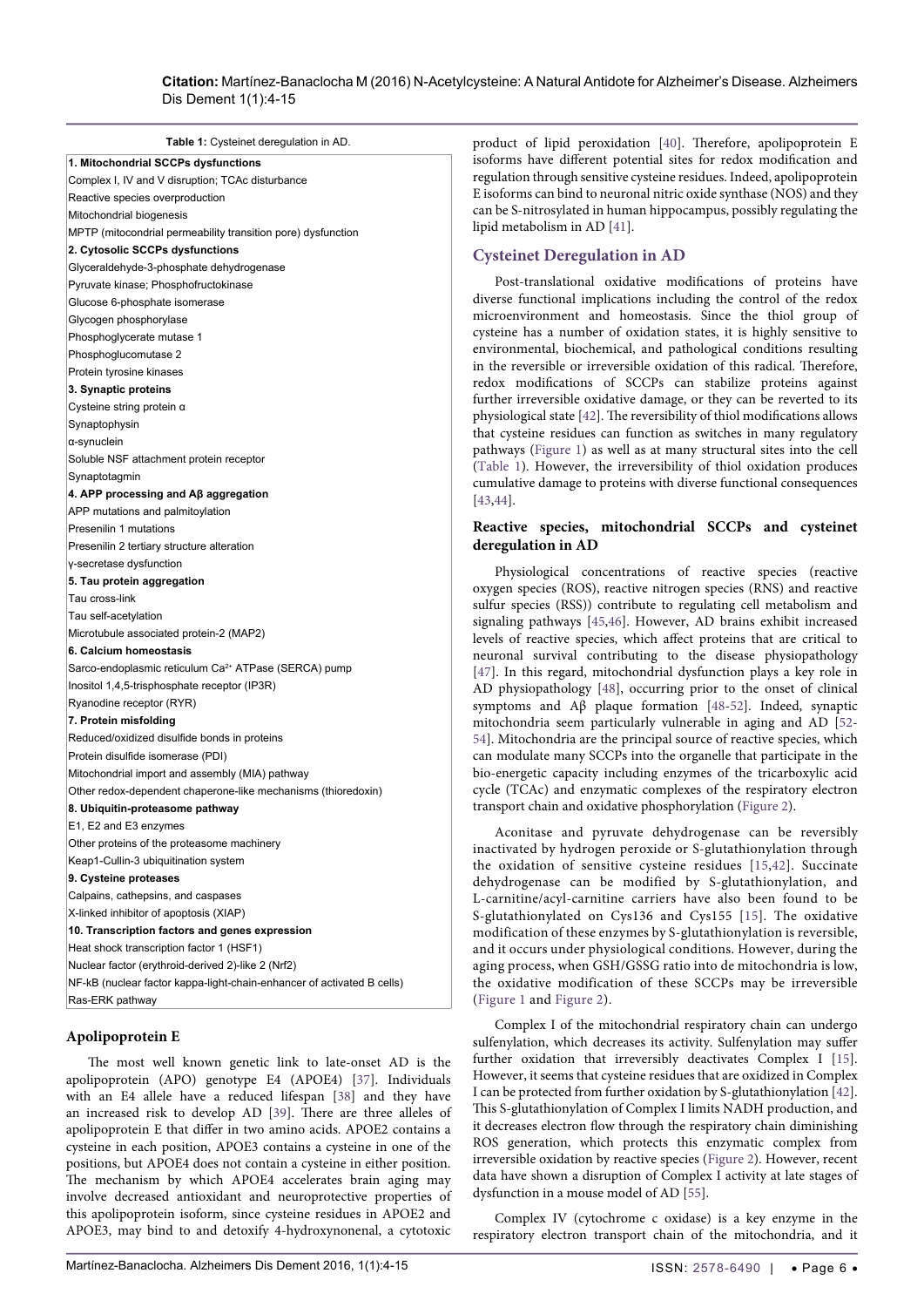**Citation:** Martínez-Banaclocha M (2016) N-Acetylcysteine: A Natural Antidote for Alzheimer's Disease. Alzheimers Dis Dement 1(1):4-15



has critical cysteine residues that play fundamental roles in metal coordination necessary for the redox-linked proton pumping by the enzyme [[56,](#page-8-43)[57](#page-8-44)]. There is extensive evidence for reduced complex IV activity in AD brain tissue, fibroblasts and blood platelets [[58](#page-8-45)-[61](#page-8-46)].

Oxidative phosphorylation is also modulated by redox modification of the ATP synthase (Complex V) that can be S-glutathionylated on Cys294 of the α-subunit located in the F1 hydrophilic part of the Complex. Cys294 may also react with the neighboring Cys103 residue to form a disulfide bridge [[62](#page-9-5)]. S-glutathionylation blocks the nucleotide binding to the complex, which results in a decrease in the production of ATP. Therefore, the oxidative modifications of SCCPs can control the mitochondrial ROS generation and the bioenergetic capacity of the cell (Figure 2).

Energy demand in neurons depends on mitochondrial dynamics mediated by fission and fusion mechanisms to generate new mitochondria. In this regard, recent studies have shown that β-amyloid accumulates inside AD brain mitochondria interfering with mitochondrial fusion and fission contributing to the development of AD [[63](#page-9-6)[,64\]](#page-9-7). Among SCCPs that participate in the mitochondrial biogenesis, the integral membrane GTPases Mitofusin 1 [[65](#page-9-8)] and the dynamin family of GTPases dynamin-related protein-1 (Drp-1) are two well-studied examples. S-nitrosylated Drp1 levels are significantly increased in the brain of AD patient compared to controls, and it has been associated with the anomalous fragmentation of mitochondria and the consequent loss of synapses [[66](#page-9-9)[,67\]](#page-9-10). Besides, S-glutathionylation of mitofusin proteins is required to induce mitochondrial hyperfusion, which is regulated by redox micro-environmental conditions [[68](#page-9-11)[,69\]](#page-9-12). Therefore, mitochondrial SCCPs that regulate the structure and biogenesis of the organelle are dependent on the redox modifications of thiol groups in cysteine residues (Figure 2).

Finally, reactive species overproduction can modify the mitochondrial permeability transition pore (MPTP), which is a nonselective pore that allows the free diffusion of molecules under 1.5 KDa in size [[70](#page-9-0)]. Sulfenylation and S-glutathionylation can induce programmed cell death in the mitochondria through the modulation of MPTP opening [[70\]](#page-9-0) that require the disulfide bond formation between specific cysteine residues in the adenine nucleotide translocator (ANT). ANT is a structural component of MPTP [\[70,](#page-9-0)[71\]](#page-9-1), which exports ATP from the mitochondrial matrix and imports ADP into the matrix [\[72\]](#page-9-2).

#### **Cytosolic SCCPs and cysteinet deregulation in AD**

Many extra-mitochondrial proteins are regulated by cysteine redox modifications including many proteins involved in the glucose metabolism such as glyceraldehyde-3-phosphate dehydrogenase, pyruvate kinase, phosphofructokinase, glucose 6-phosphate isomerase, glycogen phosphorylase, phosphoglycerate mutase 1, and phosphoglucomutase 2, which require cysteine residues for their activity [\[73\]](#page-9-3) (Figure 1 and Table 1).

A well-studied example of the glycolytic pathway that has been implicated in AD physiopathology is the glyceraldehyde-3-phosphate dehydrogenase (GAPDH) [[74](#page-9-4)]. GAPDH catalyzes the reversible phosphorylation of G3P, which involves the thiol group of Cys152 [[74](#page-9-4)]. Sensitive cysteine residues of GAPDH are oxidized by hydrogen peroxide, which decreases the stability of the protein, giving rise to monomers, dimers, and other denatured GAPDH products [[74\]](#page-9-4). Furthermore, under pathological conditions glutathione can react with sensitive cysteine residues of GAPDH forming disulfide bonds [[74](#page-9-4)]. GAPDH has been found oxidized in AD brain [[74](#page-9-4)], although some studies have suggested that S-glutathionylation of GAPDH is a mechanism against permanent damage of the protein in the oxidizing environment of the AD brain [\[74\]](#page-9-4). Besides, GAPDH can be reversibly inhibited by s-nitrosylation of sensitive cysteine residues by nitric oxide, which can inhibit their dehydrogenase activity [[74](#page-9-4)].

Protein tyrosine kinases (PTK) are a family of enzymes that contain a conserved sensitive cysteine residue. For example, protein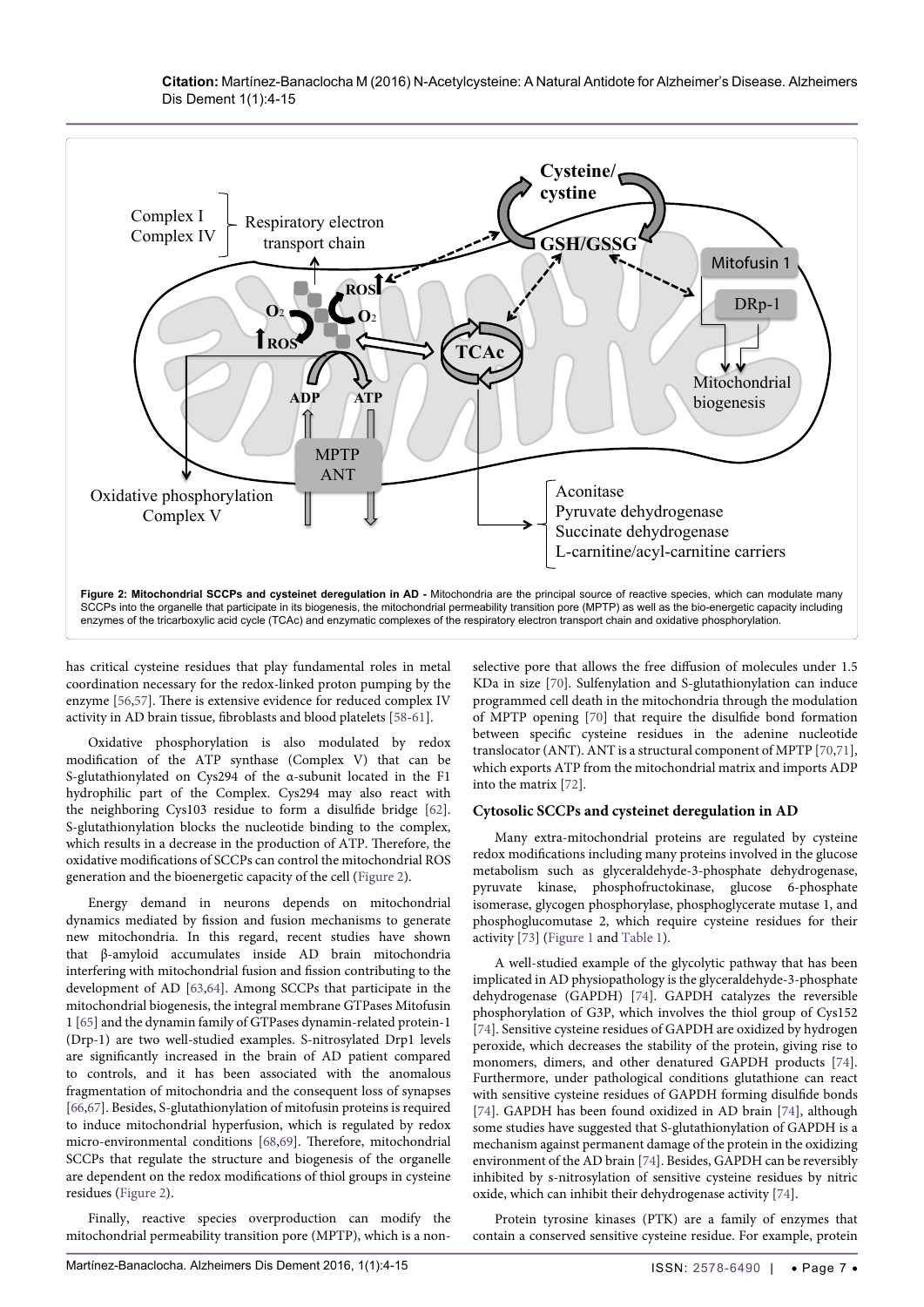tyrosine phosphatase 1b is redox regulated by cysteine residues placed in the catalytic center of the enzyme, which is reversibly oxidized by hydrogen peroxide to form sulfenic acid as well as by S-glutathionylation [\[75\]](#page-9-21). The result of these oxidative changes is an increase in tyrosine phosphorylation [[75](#page-9-21)].

#### **Synaptic proteins and cysteinet deregulation in AD**

Cysteine string protein α (CSPα) is a protein involved in neurodegeneration [\[76\]](#page-9-22) that regulates vesicle endocytosis, which participates in the regulation of synaptic transmission, and in the maintenance of synapses. CSPα contains a cysteine-rich "string" region for attachment to the synaptic vesicles that depend on its oligomerization [\[76](#page-9-22)]. Recently it has been reported that the expression of CSPα is reduced in degenerating areas of the forebrain in postmortem samples of AD [[77\]](#page-9-23).

Synaptophysin is a membrane protein that forms channels in the synaptic vesicle, which depend on sensitive cysteine residues. The molecule contains unstable disulfide bonds that cross-linking with neighboring synaptophysin monomers. Crosslinking of synaptophysin by disulfide bonds are triggered by redox modification, suggesting that native synaptophysin depends on the adequate formation of cysteine associated disulfide bonds to form multimeric complexes in the adequate phospholipid environment [[78](#page-9-24)]. This important protein plays a key role in the synaptic alterations associated with AD and its loss in the hippocampus has been correlated with cognitive decline in AD patients [\[79\]](#page-9-25). Besides, synaptophysin concentrations in the frontal cortex of AD patients were significantly lower than in controls [\[80](#page-9-26)].

More than 50% of AD patients exhibit α-synuclein accumulation [[81](#page-9-27)]. Although human α-synuclein does not contain any cysteine residues [\[82](#page-9-28)], tyrosine to cysteine substitution at critical positions in the α-synuclein protein can increase dimer formation and accelerate protein aggregation and cellular toxicity of α-synuclein [[83](#page-9-29)]. Through a chaperone-like function, α-synuclein may act in synergy with CSP-α in the assembly of the SNARE (soluble NSF attachment protein receptor) complex [[84](#page-9-30)], and this effect involve the binding to synaptotagmin proteins, which have critical cysteine residues in their structure [\[84,](#page-9-30)[85\]](#page-9-31) (Figure 1).

## **APP processing, Aβ aggregation and cysteinet deregulation in AD**

In general, there are two clinical forms of AD, the familial or early-onset AD (5% of all AD cases) produced by mutations in APP, presenilin-1 and presenilin-2 genes [\[86](#page-9-32)[,87\]](#page-9-33), and the highly prevalent sporadic or late-onset AD (95% of AD cases). The discovery that transgenic mice expressing familial human APP and presenilin mutations showed the major features of the human disease [[88](#page-9-34)] contributed to establishing the amyloid cascade hypothesis [[89](#page-9-35)]. Mutations in early-onset cases result in the aberrant processing of APP, leading to the aggregation of Aβ peptides and the subsequent hyperphosphorylation of tau, which seem to be critical factors for AD development [[88](#page-9-34)].

Human presenilin-1 contains five native cysteine residues [[90](#page-9-36)], three cysteine residues are in the transmembrane domains and two are exposed to the cytosol. Cys410 and Cys419 are in the presenilin-1 transmembrane domain 8, and both of these cysteine residues can crosslink with Cys92 in the transmembrane domain 1, contributing to conformational changes [[91](#page-9-37)] that allow the interaction with the active site of  $\gamma$ -secretase, suggesting that these sensitive cysteine residues may support the integrity and hydrophilic environment of this active site [[91\]](#page-9-37). This may have relevance in AD physiopathology since familial cases have shown mutations at three of the five endogenous cysteine residues in presenilin-1 [[92,](#page-9-38)[93](#page-9-39)], which would initiate cysteinet deregulation in early onset cases (Figure 1). On the

other hand, disulfide bridges between residues Cys14-Cys31 and Cys56-Cys65 in presenilin-2, which are absent in the same region of presenilin-1, are critical determinants of the tertiary structure of presenilin-2. Interestedly, these sensitive cysteine residues seem to be important in the regulation of ryanodine receptor (RYR)-mediated  $Ca<sup>2+</sup>$  release [[94\]](#page-9-13).

Moreover, protein palmitoylation consists of a thioester linkage between a palmitic acid and a cysteine residue to increase the hydrophobicity of the protein facilitating its integration in membranes [[95](#page-9-14)]. APP has two palmitoylation sites at Cys186 and Cys187 that are required for its exit from the endoplasmic reticulum (ER). Cys186 and Cys187 reside within the copper-binding domain of APP, and they can stabilize the domain structure by forming disulfide bonds with Cys158 and Cys133, respectively [\[96](#page-9-15)]. Indeed, increased APP palmitoylation may enhance non-amyloidogenic β-cleavage of APP [\[96\]](#page-9-15).

Therefore, under the view of the present hypothesis, mutations in APP, presenilin 1 or presenilin 2 are the etiologic factors that initiate cysteinet deregulation, which perpetuates and spreads the disequilibrium in the redox homeostasis in cases of early-onset AD (Figure 1).

#### **Tau protein aggregation and cysteinet deregulation in AD**

Twenty years ago it was demonstrated that pathological aggregation of tau protein into paired helical filaments (PHFs) and neurofibrillary tangles are dependent on the intermolecular crosslink of Cys322 [[97](#page-9-16)]. The authors suggested that in addition to the disequilibrium between protein kinases and phosphatases, there is an age-related increase in neuronal oxidative stress that leads to the hyperphosphorylation of the protein (Figure 1). Indeed, it has been shown that peroxynitrite and hydrogen peroxide can induce cysteine oxidations in tau and microtubule associated protein-2 (MAP2) altering the ability of these proteins to assemble with microtubules [[98](#page-9-17)]. Therefore, increased oxidative modification of sensitive cysteine found in brain aging [\[97\]](#page-9-16) would provide a link for the aggregation of both types of AD deposits, since the amyloid deposits also appear to be related to increased oxidation [\[97\]](#page-9-16).

Biochemical and kinetic studies indicate that tau catalyzes auto-acetylation mediated by a pair of catalytic sensitive cysteine residues in its microtubule-binding domain [[99\]](#page-9-18). Tau cysteine residues are required for auto-acetylation increasing insoluble tau accumulation by both intra- and intermolecular acetylation mechanisms (Table 1). In fact, it is estimated that tau proteins are about 99% bound to microtubules in mature neurons [[99](#page-9-18)], which inhibit tau acetyl-transferase activity by blocking the cysteine residues that are linked to microtubules. Therefore, it has been suggested that microtubule detachment and activation of tau auto-acetyl transferase activity could represent a pathological event, in which continual self-acetylation gradually shifts the tau-microtubule binding equilibrium toward cytosolic tau accumulation, providing an increased pool of aggregation-prone tau species [\[99](#page-9-18)]. Consistent with this model, the levels of acetyl-CoA are reported to be elevated in AD brain [[99\]](#page-9-18), which would support increased tau acetyl-transferase activity during the disease progression. Interestingly, methylthioninium, a tau aggregation inhibitor, can prevent the formation of tau filaments and their toxic precursors through oxidation of cysteine residues in the tau repeat domain preventing the formation of disulfide bridges and retaining the tau protein in a monomeric conformation [[100](#page-9-19)]. Additionally, it has been demonstrated that compounds that bind cysteine residues of tau can prevent neurofibrillary tangleassociated brain dysfunction [\[101\]](#page-9-20).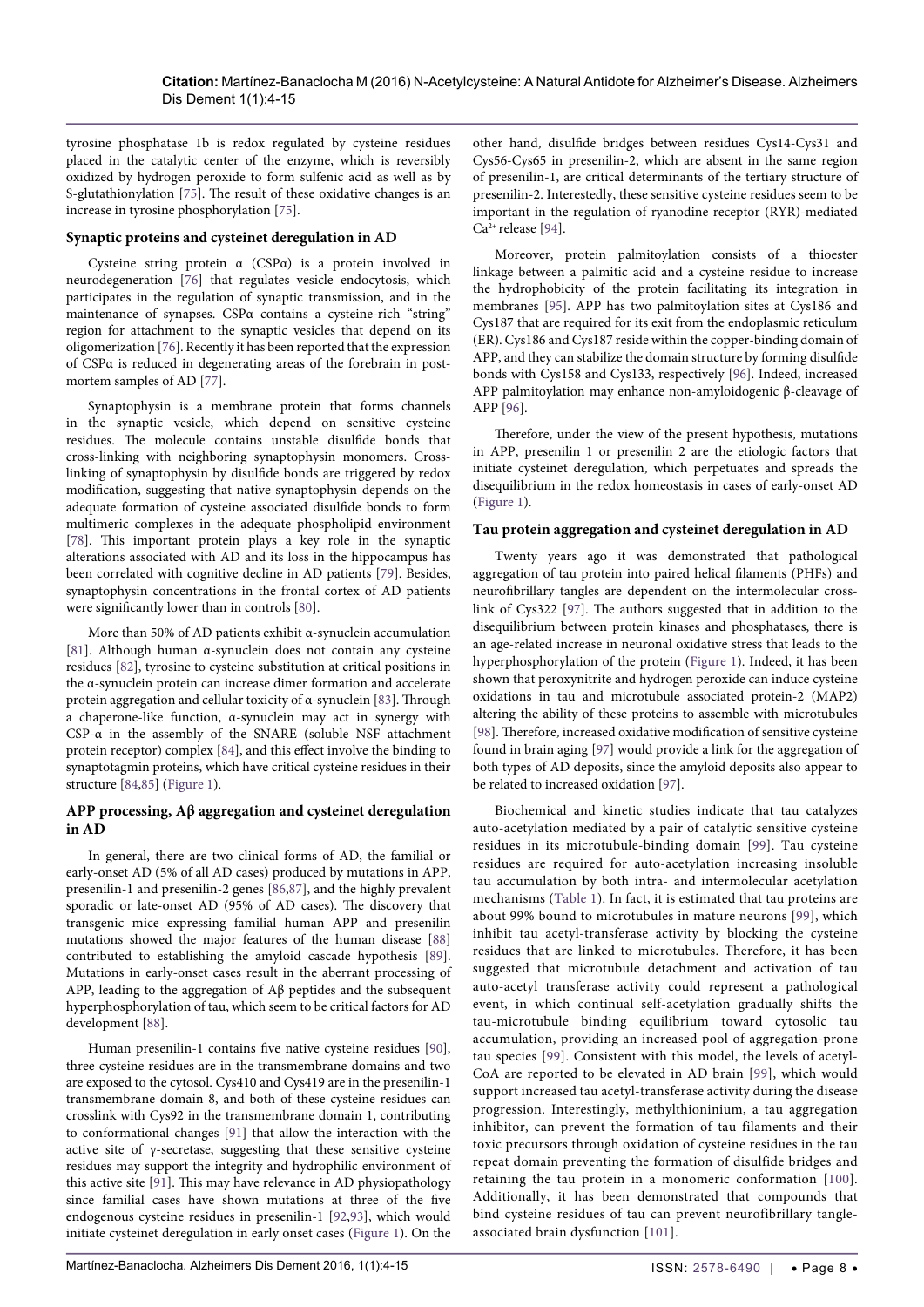#### **Calcium homeostasis and cysteinet deregulation in AD**

Calcium (Ca<sup>2+</sup>) disturbances in AD have been attributed to  $A\beta$ amyloid up-regulation [[102\]](#page-9-40) trough the formation of channels in membranes, up-regulation of NMDARs channels, and a mechanism that implicates the prion protein [\[103](#page-9-41)]. However, intracellular  $Ca^{2+}$ levels in neurons depend on the equilibrium between pumping of cytosolic Ca2+ into the ER lumen by sarco-endoplasmic reticulum  $Ca^{2+}$  ATPase (SERCA) pump, and the release of  $Ca^{2+}$  from the ER through the activation of two types of  $Ca<sup>2+</sup>$  receptors, the inositol 1,4,5-trisphosphate receptor (IP3R) and the RYR (Figure 1). One function of RYR is to amplify the IP3R-mediated release of  $Ca^{2+}$  from ER enhancing neuronal  $Ca^{2+}$  signals [[104\]](#page-9-42). IP3R and RYR receptors are the most expressed intracellular Ca<sup>2+</sup> channels regulated by thiol groups of cysteine. RYR1 channel has multiple cysteine residues that can suffer S-nitrosylation and S-glutathionylation, which can destabilize the closed state of the RYR1 complex resulting in an altered release of Ca2+ to the cytoplasm [[105\]](#page-9-43). Similarly, IP3R contain multiple sensitive cysteine residues that serve as the target of ROS produced in both the ER and the mitochondria [\[106](#page-9-44)]. This receptor regulates the cytoplasmic Ca2+ levels in cells through the modulation of specific cysteine residues within the IP3-binding core and suppressor domain of the protein, changing the active conformation of the receptor [[107\]](#page-9-45). These findings may be relevant having into account that IP3R levels have been found decreased in the hippocampal formation of AD patients, showing significant correlations with senile plaque staging and neurofibrillary tangle pathology [\[108](#page-9-46)]. Besides, high glucose levels can oxidize SERCA Cys674 preventing its inhibition by nitric oxide and hydrogen peroxide [\[109](#page-9-47)], which can contribute to  $Ca<sup>2+</sup>$  disturbance. Interestingly, quantitative mapping of oxidationsensitive cysteine residues in SERCA from skeletal muscle of Fisher 344 x Brown Norway F1 hybrid rats, were found selectively oxidized during aging [[110\]](#page-10-14). These data suggest an age-related loss of sensitive cysteine residues in SERCA explaining the age-associated decrease in the specific  $Ca^{2+}-ATP$ ase activity [[110\]](#page-10-14).

## **Protein misfolding and cysteinet deregulation in AD**

Under physiological conditions, chaperones help proteins to achieve their three-dimensional (3-D) configuration, but aging and other stressing conditions can disturb the exquisite balance among the synthesis, folding and degradation of proteins resulting in their accumulation. Protein folding depends on the amino acid primary sequence as well as on the cysteine content to form a disulfide bond under different redox conditions [[111\]](#page-10-15) (Figure 1). Cysteine thiol groups can switch between oxidized and reduced states contributing to protein folding [\[112](#page-10-16)]. In fact, many misfolded proteins contain disulfide bonds [[113\]](#page-10-17). The spontaneous folding process can be particularly slow in the case of cysteine-containing proteins that require the formation of disulfide bonds [[114\]](#page-10-18). Therefore, in vivo disulfide bond formation is catalyzed by specialized enzymes such as protein disulfide isomerase (PDI) [\[115\]](#page-10-19). This ER enzyme has been found S-nitrosylated in brain samples of sporadic Parkinson and Alzheimer's patients [[116](#page-10-20)]. S-nitrosylation of PDI facilitates further oxidative modifications compromising chaperone/protein folding and accumulation in ER [[116\]](#page-10-20).

Mitochondrial biogenesis depends on protein import from the cytosol through mitochondrial translocation pathways (Table 1). Among these pathways, the mitochondrial import and assembly (MIA) pathway targets proteins to the intermembrane space (IMS) and couples import to folding and oxidation resulting in the covalent modification of the incoming protein precursor that incorporates disulfide bonds in the process [[117\]](#page-10-21). For example, Mia40 is a thiol oxidase does not belong to the thioredoxin family, and its catalytic disulfide is arranged in a unique Cys-Pro-Cys motif. The formation of the initially mixed disulfide between Mia40 and a substrate protein directs the course of its oxidative folding [\[118](#page-10-0)], which seem dependent on specific cysteine residues to form the initial enzymesubstrate-mixed disulfide [[118\]](#page-10-0). Therefore, Mia40 and other redox active proteins like thioredoxin, glutaredoxin, and peroxiredoxin into the IMS have been suggested as redox-dependent chaperonelike mechanisms in mitochondria associated with sensitive cysteine residues [\[118](#page-10-0)] (Figure 1).

#### **Ubiquitin-proteasome pathway and cysteinet deregulation in AD**

Oxidative damage in proteins and aggregates are recognized and degraded by the ubiquitin-proteasome machinery in a first step to recycling those proteins [[119\]](#page-10-1). The ubiquitin-proteasome machinery is a multistep pathway that involves the activation of the ubiquitin protein through an ATP-dependent process that uses two enzymes (E1 and E2) to form ubiquitin-E2, which binds to target protein by the mediation of the ubiquitin protein ligase (E3) [[120\]](#page-10-2). These steps are dependent on cysteine residues that form consecutive thioester linkages ending in protein degradation in the proteasome [[120\]](#page-10-2) (Figure 1). Therefore, the ubiquitin-proteasome multistep pathway is dependent on the physiological redox regulation of thiol groups of sensitive cysteine residues of the proteins implicated in the pathway [[121](#page-10-3),[122\]](#page-10-4). Accumulation of ubiquitinated protein aggregates occur during normal brain aging and reach pathological levels in neurodegenerative disorders such as AD [[123](#page-10-5)]. A recent study in a mouse model of reduced proteasome activity in the brain showed increased concentrations of those proteins that are elevated in the brain of AD patients. Furthermore, these mice showed deficits in spatial memory suggesting that defective proteasome function participates in the cognitive impairment [[124\]](#page-10-6).

#### **Cysteine proteases and cysteinet deregulation in AD**

Emerging evidence shows that cysteine proteases play important roles in AD physiopathology including calpains, cathepsins, and caspases [\[125\]](#page-10-7).

For example, calpains are cysteine proteases that have been implicated in AD through hyperactivation, which results from several factors, including enhanced intracellular Ca<sup>2+</sup> concentration [[126\]](#page-10-8). Besides, Aβ peptides induce calpain activation by elevation of Ca2+ levels leading to neuronal cell dysfunction and death [[125\]](#page-10-7). Activation of the catalytic center of calpains 1 and 2 is dependent on  $Ca<sup>2+</sup>$  allowing the rearrangement among the amino acids cysteine, histidine, and asparagine [\[127](#page-10-9)]. Therefore, calcium binding to the protein and the proper oxidation state of sensitive cysteine residues in the catalytic center are necessaries to the adequate activities of these proteases [\[128](#page-10-10)].

The role of caspases in AD physiopathology has been widely examined, and many proteins of the caspase family are transcriptionally elevated in AD [\[125](#page-10-7)]. In this regard, nitric oxide may nitrosylate sensitive cysteine residues on the catalytic center of caspase-3 preventing apoptosis in AD [[129\]](#page-10-11). Besides, inhibitors of apoptosis (IAPs) are a family of proteins that regulate cell survival by binding to caspases to inhibit their catalytic activities [\[130](#page-10-12)]. The protein X-linked inhibitor of apoptosis (XIAP) is the most commonly expressed and the most potent endogenous caspase inhibitor among the IAPs, and it can be S-nitrosylated in several neurodegenerative disorders (Table 1). In fact, recent studies have shown a significant increase of S-nitrosylated XIAP in brain samples from PD, AD and Huntington's disease (HD) patient's possibly promoting apoptosis [[131\]](#page-10-13).

#### **Transcription factors and cysteinet deregulation in AD**

There are some examples of redox regulation of gene transcription in which cysteine residues form a fundamental part of the regulatory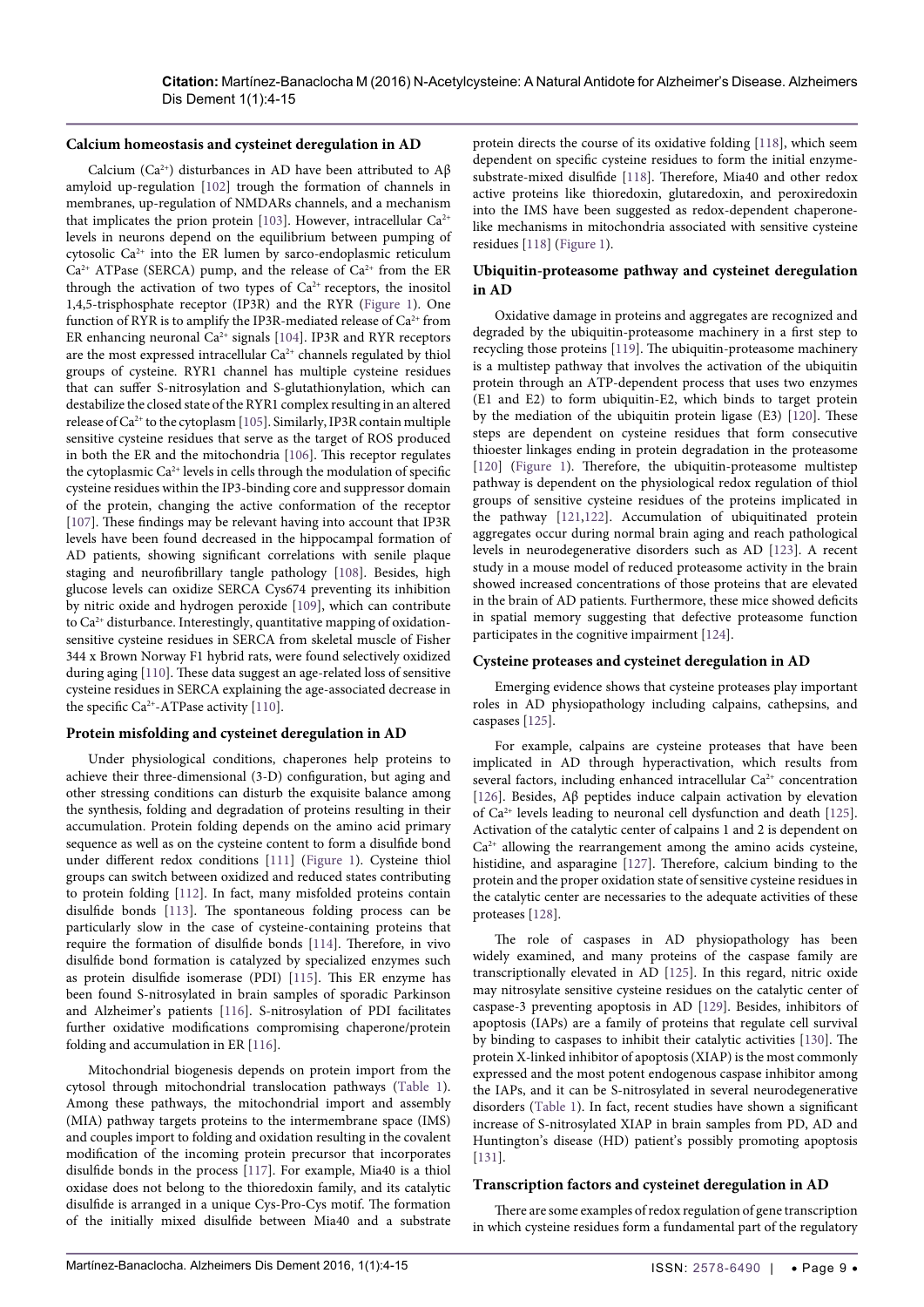machinery (Figure 1). It has been shown that disulfide bridges control the formation of the homotrimer of the heat shock transcription factor 1 (HSF1) in mammals, which is translocated into the nucleus where it activates the transcription of both heat shock protein (Hsp) 70 and Hsp90 [\[132](#page-10-35)], which have been implicated in AD physiopathology. In oxidizing conditions, the intramolecular disulfide bond prevented the activation of HSF1, but under reducing conditions the intramolecular bond is broken and HSF1 cannot form the required trimer [\[132](#page-10-35)].

Nuclear factor (erythroid-derived 2)-like 2 (Nrf2) is a transcription factor that regulates the expression of antioxidant proteins protecting against oxidative damage. Nrf2 is kept in the cytoplasm by the Kelch like-ECH-associated protein 1 (Keap1) and Cullin-3, which degrade Nrf2 by ubiquitination [\[133](#page-10-36)]. Oxidative modification of critical cysteine residues in Keap1 disrupts the Keap1- Cullin-3 ubiquitination system, and Nrf2 is not ubiquitinated. The result is the translocation of Nrf2 into the nucleus where it combines with a small (musculoaponeurotic fibrosarcoma) Maf protein and binds to the antioxidant response element in the upstream promoter region of many antioxidant genes initiating their transcription [\[134](#page-10-37)].

# **N-Acetylcysteine (NAC) as A Natural Antidote for AD**

The mechanisms of NAC actions, at the cellular level, are not completely understood. It has been argued that the principal mechanism explaining NAC beneficial actions is through the restoration of the glutathione pool and its redox capacity [\[135](#page-10-38)- [137](#page-10-39)]. NAC does not need the alanine-serine-cysteine system to enter the cells since NAC is a membrane-permeable cysteine precursor that does not require active transport. Once into the cell, NAC is rapidly hydrolysed to yield cysteine [\[138](#page-10-40)], which can regenerate total glutathione content and reduce excessively oxidized glutathione levels. Another action of NAC is its direct scavenging ability against reactive species [\[139](#page-10-41)[,140](#page-10-42)]. However, little attention has been focused on the effect of NAC on protein associated thiol regulation. NAC can restore the specific activities of mitochondrial complex I, IV and V in synaptic mitochondria obtained from aged mice, which was attributed to the restoration of thiol cysteine in those proteins. Likewise, in vivo experiments corroborate that the specific enzymatic activities of some of these complexes were restored by chronic NAC administration increasing ATP and GSH levels and decreasing lipid and protein oxidation in presynaptic terminals [\[136](#page-10-43)[,141](#page-10-44)[,142](#page-10-45)]. In the present paper, we have reviewed the functional consequences of redox modifications of different SCCPs that participate in a wide range of pathways implicated in AD physiopathology. In this context, NAC is a safety natural precursor of cysteine that can restore the redox environmental conditions for the adequate function of SCCPs. In fact, glutathione is a sensitive cysteine-containing tripeptide that depends on the cysteine/cystine ratio and the redox microenvironment.

Redox regulation of SCCPs may explain many effects of NAC including the improvement of metabolic function, calcium signaling, protein folding and turnover, which are closely associated with aging and AD development. However, modifications of cysteine residues in proteins by NAC have not been systematically studied yet. For example, NAC can alter the oxidative modifications of plasma proteins like transthyretin (TTR) by interacting with the sensitive cysteine residue of the protein in vitro and in vivo [\[142](#page-10-45)]. The interaction of NAC with TTR seems to be dose-dependent with a biphasic character of NAC-TTR interaction [\[142](#page-10-45)[,143](#page-10-46)]. Indeed, TTR can suppress the AD phenotype in transgenic animal models, and it can reduce cerebral Aβ deposition [[144](#page-10-47)]. Moreover, it has been shown that the administration of NAC can ameliorate the onset and severity of premature aging in Bmal1-deficient mice (Bmal1-/-mice). Bmal1 is a circadian clock protein implicated in tissue homeostasis by direct regulation of ROS, and it acts as a transcription factor of key components of the circadian clock. Administration of NAC attenuated the development of the age-associated phenotype of Bmal1-/- mice increasing the average and maximal lifespan of animals [\[145](#page-10-48)].

A little-explored mechanism of NAC is the redox regulation of gene transcription and expression pathways dependent on sensitive cysteine residues of transcription factors. Interestingly, NAC can directly modulate the activity of common transcription factors both in vitro and in vivo [\[146](#page-10-22)]. NAC treatment suppressed NF-kB (nuclear factor kappa-light-chain-enhancer of activated B cells) activation in oxidative stressed cultured cells, and in clinical sepsis, reducing the subsequent cytokine production. NF-kB is naturally bound to its inhibitor (I-kB) that prevents its nuclear translocation. Dissociation of I-kB following its phosphorylation by the specific kinase of NFkB (IKK) allows NF-kB transport to the nucleus [[146\]](#page-10-22). In fact, it has been demonstrated that NAC down-regulates the transcription of the APP gene in neuroblastoma cells by decreasing the binding activity of the transcription factor NF-kB [[147\]](#page-10-23). These effects of NAC are mediated through its ability to regulate and modulate the sensitive cysteine residues in those proteins that form part of the proposed cysteinet.

Genome-wide association studies have implicated numerous genes in AD [\[148\]](#page-10-24) supporting the concept that altered APP misprocessing is only a part of the complex AD physiopathology. Therefore, diverse genetic alterations, risk factors and disturbed pathways may converge on the proposed cysteinet deregulation in AD, which may be prevented and restored by NAC. Taken together, NAC may protect neuronal cells working as an antioxidant but also regulating the oxidation of thiol groups of sensitive cysteine residues in multiple SCCPs, thereby restoring key cellular pathways that maintain neuronal survival. For example, it has been demonstrated that NAC activates the Ras-ERK (extracellular signal-regulated kinase) pathway in PC12 cells preventing neuronal death in the absence of trophic factors by a non-antioxidant mechanism [[149\]](#page-10-25). Since Ras proteins have critical redox-sensitive cysteine residues [[150\]](#page-10-26), the authors suggested that NAC directly activates Ras through its reducing capacity [\[149\]](#page-10-25). Activation of the Ras-ERK pathway may also lead to the induction of c-fos and c-jun genes [\[149](#page-10-25)]. Indeed, NAC can induce c-fos and c-jun transcription in cellular systems [[151\]](#page-10-27). Other studies have shown that NAC can protect human cortical neurons against apoptosis induced by Aβ-amyloid 1-42 [\[152](#page-10-28)] as well as inducing p35/Cdk5 pathway activation [[153\]](#page-10-29), and reducing phosphorylation/deactivation of MLK3-MKK7-JNK3 signaling cascade [\[154](#page-10-30)]. Therefore, in addition to antioxidant properties, and increasing GSH levels, NAC protects against Aβ toxicity through the activation of diverse signaling pathways. Finally, since downregulation of peptidyl-prolyl isomerases 1 (Pin1) has been implicated in Alzheimer's disease [\[155](#page-10-31)] it was investigated the effect of chronic administration of NAC in human double mutant APP/PS-1 knockmice. NAC treatment slightly increased the Pin1 levels, possibly decreasing Aβ induced oxidative stress [\[156](#page-10-32)].

Other probable beneficial action of NAC administration may be the prevention of age-related protein misfolding and aggregation through the regulation of cysteine oxidative modification associated with aging. The 3-D structures of proteins are related to their function, and conformational changes occur in many proteins when they accumulate in tissues [\[157](#page-10-33)]. Conformational changes are most likely to occur in proteins that have repetitive amino acid sequences, such as polyglutamine in HD. In this case, NAC has proven its beneficial effects in animal models [\[158](#page-10-34)]. Indeed, accumulation of misfolded proteins can contribute to the pathogenesis of agerelated neurodegenerative diseases such as AD, PD and HD, which may be potentially restored by NAC administration. Indeed, NAC have shown beneficial effects in many different diseases including neurodegenerative diseases such as PD, and other brain injuries like cerebral ischemia and hemorrhage, traumatic brain injury, and psychiatric diseases [reviewed in 13,14].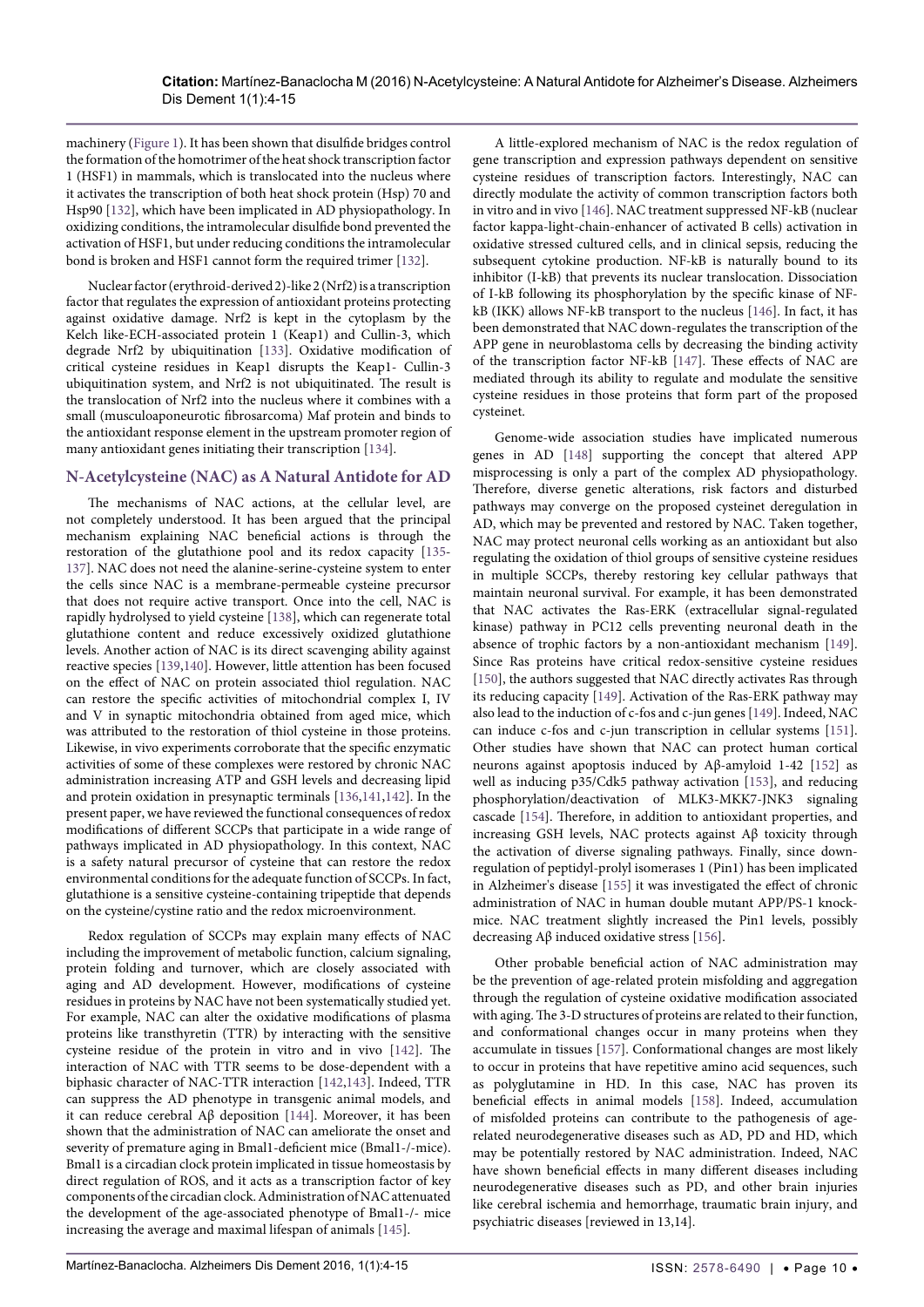Finally, sulfur compounds, particularly cysteine, inhibit the fibrillation of Aβ1-40 and Aβ1-42. Interestingly, aggregates of Aβ1- 40 and Aβ1-42 induced by cysteine were less cytotoxic than those induced by catechin, which is the most typical inhibitor of amyloid fibril formation [[159\]](#page-11-7).

#### **Preclinical and clinical studies of NAC in AD**

AD is an age-associated neurodegenerative disease that has shown oxidative damage in the temporal and cerebral cortex and decreased glutathione concentrations in different cortical areas and the hippocampus [[160-](#page-11-8)[162\]](#page-11-9). Indeed, most clinical trials of antioxidants for the treatment of AD have employed α-tocopherol or selegiline, an irreversible and selective monoamine oxidase B (MAO-B) inhibitor in an attempt to counteract the pro-oxidant conditions of the disease. Besides, NAC has been tested in some murine models of AD [[163,](#page-11-10)[164\]](#page-11-11), but studies in humans with neurodegenerative diseases are scarce.

Some preclinical studies have provided evidence that administration of NAC is beneficial in AD murine models counteracting oxidative damage [\[163](#page-11-10)-[165\]](#page-11-12) and decreasing Aβ1- 40 and Aβ1-42 levels [[166\]](#page-11-13). Besides, NAC was able to improve the results in the T-maze foot-shock avoidance paradigm [\[167\]](#page-11-14). NAC administration to human double mutant APP/PS-1 knock-mice before the deposition of Aβ in their brains, decreased protein and lipid oxidation, nitration of proteins, and increased glutathione peroxidase and reductase activities compared to age-matched controls [\[156](#page-10-32)]. Pretreatment with NAC in cultured neuroblastoma cells can also affect APP processing by influence both β-secretase and γ-secretase activities [\[168](#page-11-2)]. In the same study, NAC decreased phosphorylated tau levels in the presence or absence of stressing conditions (hydrogen peroxide and UV light exposition) through a pathway involving the modulation of phosphatases activities [\[168](#page-11-2)].

As previously mentioned, AD is associated with mitochondrial disorders including a reduced level of cytochrome c oxidase activity in post-mortem cerebral cortex. Additionally, ROS generation in cybrid cells transferred with mitochondria from AD platelets showed that complex IV defects are associated with the disease [\[169](#page-11-15)]. Besides, mitochondrial DNA mutations have also been demonstrated in AD patients [[170-](#page-11-16)[172\]](#page-11-17), suggesting a role for mitochondrial DNA damage in the impairment of the oxidative phosphorylation and bioenergetic capacity associated with the disease [[173\]](#page-11-18). Two studies have demonstrated a decrease in the mitochondrial mRNA that encodes complex IV in the temporal cortex and hippocampus of AD patients [[174,](#page-11-19)[175\]](#page-11-20). A study evaluated the effect of lipoic acid and NAC on oxidative and apoptotic markers in fibroblasts from patients with AD and age-matched and young controls. AD fibroblasts showed the highest levels of oxidative stress, and both antioxidants exerted a protective effect as evidenced by the decrease in oxidative stress and apoptotic markers. Moreover, the oxidative damage observed was associated with mitochondrial dysfunction, which was attenuated by both antioxidants. These data suggest that mitochondria must be a major target in AD therapies based on NAC supplementation [\[176](#page-11-21)]. Finally, we have demonstrated that chronic oral administration of NAC was able to restore cytochrome c oxidase activity measured in synaptic mitochondria from aged mice, decreasing the age-related oxidative damage in mitochondrial lipids and proteins [\[136](#page-10-43)[,141](#page-10-44)[,142](#page-10-45)]. This effect of chronic NAC administration was associated with a delay in age-associated memory impairment in aged animals [\[177](#page-11-22)].

In a study on probable AD patients, treatment with NAC for 24 weeks to drive cystine-glutamate antiporter system caused a beneficial trend in all measures tested as well as a significant improvement in some cognitive tests [\[178](#page-11-23)]. The release of glutamate from cystineglutamate antiporter system and the subsequent activation of extrasynaptic NMDA (*N*-methyl-D-aspartate) receptors may contribute

to β-amyloid production and toxicity [\[179](#page-11-0)[,180](#page-11-1)]. In contrast, cystine uptake by cystine-glutamate antiporter system seems to exert beneficial effects by lowering β-amyloid stress, preventing apoptosis triggered by oxidative stress, and normalizing the activity of sodiumdependent glutamate transporters [[168,](#page-11-2)[181\]](#page-11-3). Another clinical study in a small group of patients with moderate to late-stage probable AD showed improvements in various neuropsychiatric tests after chronic administration of NAC in combination with folic acid, vitamin B12, α-tocopherol, S-adenosyl methionine and acetyl-Lcarnitine [\[182](#page-11-4)]. A case report described a man with probable AD and hyperhomocysteinemia who showed significant clinical improvement after the administration of NAC, vitamin B12, and folinic acid [[183\]](#page-11-5).

## **Conclusions**

Future studies are needed considering the essential role of cysteine residues for the maintenance of protein structure and function and the importance of NAC in various clinical and experimental setting. The present review emphasizes the singularity of NAC as the unique substance that, at present, is widely used in clinical practice, can cross the blood brain barrier (BBB) and can directly interact with key SCCPs into the brain counteracting brain aging and age-related neurodegenerative diseases. Indeed, recent preliminary results have demonstrated a beneficial effect of NAC on the dopamine system associated with the improvement of clinical parameters in PD [[184\]](#page-11-6). In this study, patients received a DaTScan before and after treatment with NAC for 90 days, to measure dopamine transporter (DAT) binding. The study showed a significant increase in DAT binding in the caudate and putamen in the PD group treated with NAC without significant changes in the control group. In addition, the unified Parkinson's disease rating scale score, to measure clinical symptoms, were also significantly improved in the NAC group [\[184\]](#page-11-6). Therefore, differential cysteine labeling and global label-free proteomics studies in blood, CSF and brain tissue will be necessaries to understand the role of cysteinet deregulation in aging and age-associated neurodegenerative diseases. NAC can be potentially used to prevent and restore the deregulation of redox homeostasis through the replenishment of mitochondrial soluble (cysteine/glutathione) and protein-linked thiols, which may restore the mitochondrial bioenergetic capacity and biogenesis. Much remains to be investigated concerning redox signaling and modulation of the mitochondrial function, but it seems that redox regulation by NAC can play a key role in the cysteinet deregulation associated with aging, which is the principal risk factor for late-onset AD.

#### **References**

- <span id="page-7-0"></span>1. Gouras GK[, Tampellini D, Takahashi RH, et al.](https://www.ncbi.nlm.nih.gov/pubmed/20354705) (2010) Intraneuronal beta[amyloid accumulation and synapse pathology in Alzheimer's disease. Acta](https://www.ncbi.nlm.nih.gov/pubmed/20354705)  [Neuropathol 119: 523-541.](https://www.ncbi.nlm.nih.gov/pubmed/20354705)
- 2. [Wakabayashi K, Honer WG, Masliah E \(1994\) Synapse alterations in the](https://www.ncbi.nlm.nih.gov/pubmed/7895080)  [hippocampal-entorhinal formation in Alzheimer's disease with and without](https://www.ncbi.nlm.nih.gov/pubmed/7895080)  [Lewy body disease. Brain Res 667: 24-32.](https://www.ncbi.nlm.nih.gov/pubmed/7895080)
- <span id="page-7-1"></span>3. [Lacor PN, Buniel MC, Furlow PW, et al. \(2007\) Abeta oligomer- induced](https://www.ncbi.nlm.nih.gov/pubmed/17251419)  [aberrations in synapse composition, shape, and density provide a molecular](https://www.ncbi.nlm.nih.gov/pubmed/17251419)  [basis for loss of connectivity in Alzheimer's disease. J Neurosci 27: 796-807.](https://www.ncbi.nlm.nih.gov/pubmed/17251419)
- 4. [Miller DL, Papayannopoulos IA, Styles J, et al. \(1993\) Peptide compositions of](https://www.ncbi.nlm.nih.gov/pubmed/8442665)  [the cerebrovascular and senile plaque core amyloid deposits of Alzheimer's](https://www.ncbi.nlm.nih.gov/pubmed/8442665)  [disease. Arch Biochem Biophys 301: 41-52.](https://www.ncbi.nlm.nih.gov/pubmed/8442665)
- 5. R[oher AE, Lowenson JD, Clarke S, et al. \(1993\)](https://www.ncbi.nlm.nih.gov/pmc/articles/PMC47873/) β-Amyloid-(1– 42) is a [major component of cerebrovascular amyloid deposits: implications for the](https://www.ncbi.nlm.nih.gov/pmc/articles/PMC47873/)  [pathology of Alzheimer disease. Proc Natl Acad Sci USA 90: 10836-10840.](https://www.ncbi.nlm.nih.gov/pmc/articles/PMC47873/)
- <span id="page-7-2"></span>6. [Citron M, Oltersdorf T, Haass C, et al. \(1992\) Mutation of the beta-amyloid](https://www.ncbi.nlm.nih.gov/pubmed/1465129)  [precursor protein in familial Alzheimer's disease increases beta-protein](https://www.ncbi.nlm.nih.gov/pubmed/1465129)  [production. Nature 360: 672-674.](https://www.ncbi.nlm.nih.gov/pubmed/1465129)
- <span id="page-7-3"></span>7. [Lesné S, Koh MT, Kotilinek L, et al. \(2006\) A specific amyloid-beta protein](https://www.ncbi.nlm.nih.gov/pubmed/16541076)  [assembly in the brain impairs memory. Nature 440: 352-357.](https://www.ncbi.nlm.nih.gov/pubmed/16541076)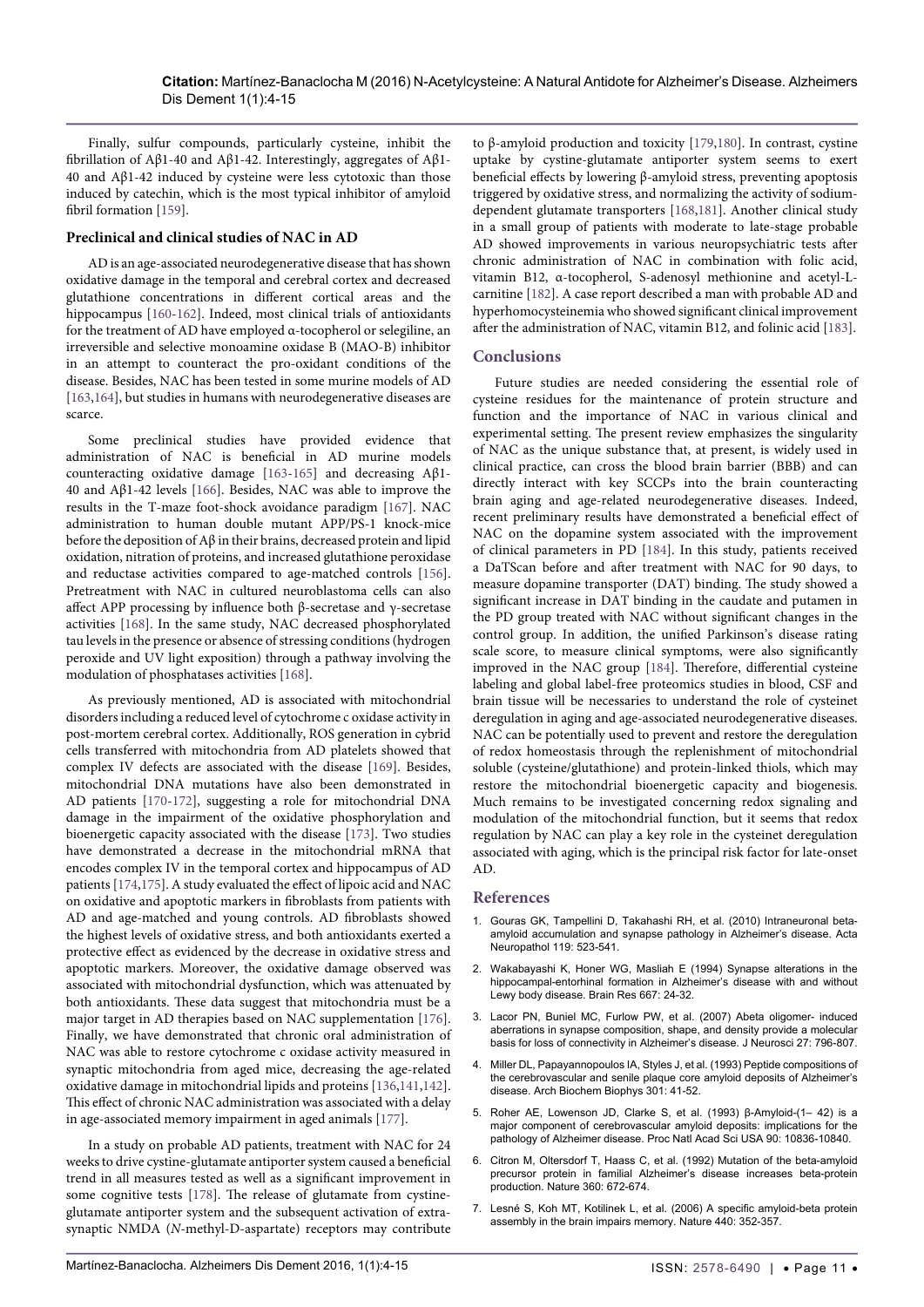- <span id="page-8-0"></span>8. [Shankar GM, Li S, Mehta TH, et al. \(2006\) Amyloid-beta protein dimers](https://www.ncbi.nlm.nih.gov/pmc/articles/PMC2772133/)  [isolated directly from Alzheimer's brains impair synaptic plasticity and](https://www.ncbi.nlm.nih.gov/pmc/articles/PMC2772133/)  [memory. Nat Med 14: 837-842.](https://www.ncbi.nlm.nih.gov/pmc/articles/PMC2772133/)
- <span id="page-8-1"></span>9. [Grundke-Iqbal I, Iqbal K, Quinlan M, et al. \(1986\) Microtubule-associated](https://www.ncbi.nlm.nih.gov/pubmed/3084478)  [protein tau. A component of Alzheimer paired helical filaments. J Biol Chem](https://www.ncbi.nlm.nih.gov/pubmed/3084478)  [261: 6084-6089.](https://www.ncbi.nlm.nih.gov/pubmed/3084478)
- <span id="page-8-2"></span>10. [Kosik KS, Joachim CL, Selkoe DJ \(1986\) Microtubule-associated protein tau](https://www.ncbi.nlm.nih.gov/pubmed/2424016)  [\(tau\) is a major antigenic component of paired helical filaments in Alzheimer](https://www.ncbi.nlm.nih.gov/pubmed/2424016)  [disease. Proc Natl Acad Sci USA 83: 4044-4048.](https://www.ncbi.nlm.nih.gov/pubmed/2424016)
- <span id="page-8-3"></span>11. [Filser S, Ovsepian SV, Masana M, et al. \(2015\) Pharmacological inhibition](https://www.ncbi.nlm.nih.gov/pubmed/25599931)  [of BACE1 impairs synaptic plasticity and cognitive functions. Biol Psychiatry](https://www.ncbi.nlm.nih.gov/pubmed/25599931)  [77: 729-739.](https://www.ncbi.nlm.nih.gov/pubmed/25599931)
- <span id="page-8-4"></span>12. Lambracht-Washington D, Rosenberg RN [\(2013\) Advances in the](https://www.ncbi.nlm.nih.gov/pubmed/23725605)  [development of vaccines for Alzheimer's disease. Discov Med 15: 319-326.](https://www.ncbi.nlm.nih.gov/pubmed/23725605)
- <span id="page-8-5"></span>13. [Martinez-Banaclocha M \(2016\) Cysteine network \(CYSTEINET\) dysregulation](https://www.ncbi.nlm.nih.gov/pubmed/26651975)  [in Parkinson's disease: role of N-acetylcysteine. Curr Drug Metab 17: 368-385.](https://www.ncbi.nlm.nih.gov/pubmed/26651975)
- <span id="page-8-6"></span>14. Martínez-Banaclocha M (2016) Cellular cysteine network (Cysteinet): pharmacological intervention in brain aging and neurodegenerative diseases. In: Frontiers in Clinical Drug Research-Central Nervous System; Atta-Ur-Rahman, Ed.; Bentham Science Publishers, (In press).
- <span id="page-8-7"></span>15. [Mailloux RJ, Jin X, Willmore WG \(2014\) Redox regulation of mitochondrial](https://www.ncbi.nlm.nih.gov/pmc/articles/PMC3895620/)  [function with emphasis on cysteine oxidation reactions. Redox Biol 2: 123-139.](https://www.ncbi.nlm.nih.gov/pmc/articles/PMC3895620/)
- <span id="page-8-8"></span>16. [Paulsen CE, Carroll KS \(2013\) Cysteine-mediated redox signaling: chemistry,](https://www.ncbi.nlm.nih.gov/pubmed/23514336)  [biology, and tools for discovery.](https://www.ncbi.nlm.nih.gov/pubmed/23514336) Chem Rev 113: 4633-4679.
- <span id="page-8-9"></span>17. [Barja G \(2002\) Endogenous oxidative stress: relationship to aging, longevity](https://www.ncbi.nlm.nih.gov/pubmed/12067594)  [and caloric restriction. Ageing Res Rev 1: 397-411.](https://www.ncbi.nlm.nih.gov/pubmed/12067594)
- 18. [Bokov A, Chaudhuri A, Richardson A \(2004\) The role of oxidative damage](https://www.ncbi.nlm.nih.gov/pubmed/15541775)  [and stress in aging. Mech Ageing Dev 125: 811-826.](https://www.ncbi.nlm.nih.gov/pubmed/15541775)
- <span id="page-8-10"></span>19. [Perez VI, Bokov A, Van Remmen H, et al. \(2009\)](https://www.ncbi.nlm.nih.gov/pubmed/19524016) Is the oxidative stress [theory of aging dead? Biochim Biophys Acta 1790: 1005-1014.](https://www.ncbi.nlm.nih.gov/pubmed/19524016)
- <span id="page-8-11"></span>20. [Jones DP, Mody Jr VC, Carlson JL, et al. \(2002\) Redox analysis of human](https://www.ncbi.nlm.nih.gov/pubmed/12398937)  [plasma allows separation of pro-oxidant events of aging from decline in](https://www.ncbi.nlm.nih.gov/pubmed/12398937)  [antioxidant defenses. Free Rad Biol Med 33: 1290-1300.](https://www.ncbi.nlm.nih.gov/pubmed/12398937)
- <span id="page-8-12"></span>21. [Nuttall SL, Martin U, Sinclair AJ, et al. \(1998\) Glutathione: in sickness and in](https://www.ncbi.nlm.nih.gov/pubmed/9500325)  [health. Lancet 351: 645-646.](https://www.ncbi.nlm.nih.gov/pubmed/9500325)
- <span id="page-8-13"></span>22. [Liedhegner EAS, Gao XH, Mieyal JJ \(2012\) Mechanisms of altered redox](https://www.ncbi.nlm.nih.gov/pubmed/22066468)  [regulation in neurodegenerative diseases--focus on S--glutathionylation.](https://www.ncbi.nlm.nih.gov/pubmed/22066468)  [Antiox Redox Sig 16: 543-566.](https://www.ncbi.nlm.nih.gov/pubmed/22066468)
- <span id="page-8-14"></span>23. [Ansari MA, Scheff SW \(2010\) Oxidative stress in the progression of Alzheimer](https://www.ncbi.nlm.nih.gov/pubmed/20084018)  [disease in the frontal cortex. J Neuropathol Exp Neurol 69: 155-167.](https://www.ncbi.nlm.nih.gov/pubmed/20084018)
- <span id="page-8-15"></span>24. [Go YM, Jones DP \(2011\) Cysteine/cystine redox signaling in cardiovascular](https://www.ncbi.nlm.nih.gov/pubmed/21130865)  [disease. Free Rad Biol Med 50: 495-509.](https://www.ncbi.nlm.nih.gov/pubmed/21130865)
- <span id="page-8-16"></span>25. [Miquel J, Ferrándiz ML, De Juan E, et al. \(1995\) N-acetylcysteine protecs](https://www.ncbi.nlm.nih.gov/pubmed/7796874)  [against age-related decline of oxidative phosphorylation in liver mitochondria.](https://www.ncbi.nlm.nih.gov/pubmed/7796874)  [Eur J Pharmacol 292: 333-332.](https://www.ncbi.nlm.nih.gov/pubmed/7796874)
- <span id="page-8-17"></span>26. [McDonagh B, Sakellariou GK, Smith NT, et al. \(2014\) Differential cysteine](https://www.ncbi.nlm.nih.gov/pubmed/25181601)  [labelling and global label-free proteomics reveals an altered metabolic state](https://www.ncbi.nlm.nih.gov/pubmed/25181601)  [in skeletal muscle aging. J Proteome Res 13: 5008-5021.](https://www.ncbi.nlm.nih.gov/pubmed/25181601)
- <span id="page-8-18"></span>27. [Freer R, Sormanni P, Vecchi G et al. \(2016\) A protein homeostasis signature](http://advances.sciencemag.org/content/2/8/e1600947)  [in healthy brains recapitulates tissue vulnerability to Alzheimer's disease. Sci](http://advances.sciencemag.org/content/2/8/e1600947)  [Adv 2: e1600947.](http://advances.sciencemag.org/content/2/8/e1600947)
- <span id="page-8-19"></span>28. [De Benedictis G, Carrieri G, Varcasia O, et al.](https://www.ncbi.nlm.nih.gov/pubmed/10911960) (2000) Inherited variability of [the mitochondrial genome and successful aging in humans. Ann New York](https://www.ncbi.nlm.nih.gov/pubmed/10911960)  [Acad Sci 908: 208-218.](https://www.ncbi.nlm.nih.gov/pubmed/10911960)
- <span id="page-8-20"></span>29. [Hamilton ML, van Remmen H, Drake JA, et al. \(2001\) Does oxidative damage](https://www.ncbi.nlm.nih.gov/pubmed/11517304)  [to DNA increase with age? Proc Natl Acad Sci USA 98: 10469-10474.](https://www.ncbi.nlm.nih.gov/pubmed/11517304)
- <span id="page-8-21"></span>30. [Yankner BA, Lu T, Loerch P \(2008\) The aging brain. Annu Rev Pathol 3: 41-66.](http://www.annualreviews.org/doi/abs/10.1146/annurev.pathmechdis.2.010506.092044?journalCode=pathmechdis)
- <span id="page-8-22"></span>31. [Zahn JM, Poosala S, Owen AB, et al. \(2007\) AGEMAP: a gene expression](https://www.ncbi.nlm.nih.gov/pubmed/18081424)  [database for aging in mice. PLoS Genet 3: e201.](https://www.ncbi.nlm.nih.gov/pubmed/18081424)
- <span id="page-8-23"></span>32. [Bishop NA, Lu T, Yankner BA \(2010\) Neural mechanisms of ageing and](https://www.ncbi.nlm.nih.gov/pubmed/20336135)  [cognitive decline. Nature 464: 529-535.](https://www.ncbi.nlm.nih.gov/pubmed/20336135)
- <span id="page-8-24"></span>33. [Sohal RS, Forster MJ \(2014\) Caloric restriction and the aging process: a](https://www.ncbi.nlm.nih.gov/pubmed/24941891)  [critique. Free Rad Biol Med 73: 366-382.](https://www.ncbi.nlm.nih.gov/pubmed/24941891)
- <span id="page-8-25"></span>34. [Guo Z, Ersoz A, Butterfield DA, et al. \(2000\) Beneficial effects of dietary](https://www.ncbi.nlm.nih.gov/pubmed/10854276)  [restriction on cerebral cortical synaptic terminals: preservation of glucose](https://www.ncbi.nlm.nih.gov/pubmed/10854276)  [transport and mitochondrial function after exposure to amyloid](https://www.ncbi.nlm.nih.gov/pubmed/10854276) β-peptide and [oxidative and metabolic insults. J Neurochem 75: 314-320.](https://www.ncbi.nlm.nih.gov/pubmed/10854276)
- <span id="page-8-26"></span>35. [Nakamura T, Tu S, Akhtar MW, et al. \(2013\) Aberrant protein s-nitrosylation](https://www.ncbi.nlm.nih.gov/pubmed/23719160)  in neurodegenerative diseases. Neuron 78: 596-614
- <span id="page-8-27"></span>36. [Bouillaud F, Blachier F \(2011\) Mitochondria and sulfide: a very old story of](https://www.ncbi.nlm.nih.gov/pubmed/21028947)  [poisoning, feeding, and signaling? Antioxid Redox Signal 15: 379-391.](https://www.ncbi.nlm.nih.gov/pubmed/21028947)
- <span id="page-8-28"></span>37. [Corder EH, Saunders AM, Strittmatter WJ, et al. \(1993\) Gene dose of](https://www.ncbi.nlm.nih.gov/pubmed/8346443)  [apolipoprotein E type 4 allele and the risk of Alzheimer's disease in late onset](https://www.ncbi.nlm.nih.gov/pubmed/8346443)  [families. Science 261: 921-923.](https://www.ncbi.nlm.nih.gov/pubmed/8346443)
- <span id="page-8-29"></span>38. [Heijmsns BT, Westendorp RG, Slagboom PE \(2000\) Common gene variants,](https://www.ncbi.nlm.nih.gov/pubmed/11053677)  [mortality and extreme longevity in humans. Exp Gerontol 35: 865-877.](https://www.ncbi.nlm.nih.gov/pubmed/11053677)
- <span id="page-8-30"></span>39. [Katzman R \(1994\) Apolipoprotein E and Alzheimer's disease. Curr Op](https://www.ncbi.nlm.nih.gov/pmc/articles/PMC3726719/)  [Neurobiol 4: 703-707.](https://www.ncbi.nlm.nih.gov/pmc/articles/PMC3726719/)
- <span id="page-8-31"></span>40. [Pedersen WA, Chan SL, Mattson MP \(2000\) A mechanism for the](https://www.ncbi.nlm.nih.gov/pubmed/10737598)  [neuroprotective effect of apolipoprotein E: isoform-specific modification by](https://www.ncbi.nlm.nih.gov/pubmed/10737598)  [the lipid peroxidation product 4-hydroxynonenal. J Neurochem 74: 1426-](https://www.ncbi.nlm.nih.gov/pubmed/10737598) [1433.](https://www.ncbi.nlm.nih.gov/pubmed/10737598)
- <span id="page-8-32"></span>41. [Abrams AJ, Farooq A, Wang G \(2011\) S-nitrosylation of ApoE in Alzheimer's](https://www.ncbi.nlm.nih.gov/pubmed/21443265)  [disease. Biochemistry 50: 3405-3407.](https://www.ncbi.nlm.nih.gov/pubmed/21443265)
- <span id="page-8-33"></span>42. [Reddie KG, Carroll KS \(2008\) Expanding the functional diversity of proteins](https://www.ncbi.nlm.nih.gov/pubmed/18804173)  [through cysteine oxidation. Curr Opin Chem Biol 12: 746-754.](https://www.ncbi.nlm.nih.gov/pubmed/18804173)
- <span id="page-8-34"></span>43. [Fomenko DE, Xing W, Adair BM, et al.](https://www.ncbi.nlm.nih.gov/pubmed/17234949) (2007) High-throughput identification [of catalytic redox-active cysteine residues. Science 315: 387-389.](https://www.ncbi.nlm.nih.gov/pubmed/17234949)
- <span id="page-8-35"></span>44. [Weerapana E, Wang C, Simon GM, et al. \(2010\) Quantitative reactivity](https://www.ncbi.nlm.nih.gov/pubmed/21085121)  [profiling predicts functional cysteines in proteomes. Nature](https://www.ncbi.nlm.nih.gov/pubmed/21085121) 468: 790-795.
- <span id="page-8-36"></span>45. [D'Autreaux B, Toledano MB \(2007\) ROS as signalling molecules:](https://www.ncbi.nlm.nih.gov/pubmed/17848967)  [mechanisms that generate specificity in ROS homeostasis. Nat Rev Mol Cell](https://www.ncbi.nlm.nih.gov/pubmed/17848967)  [Biol 8: 813-824.](https://www.ncbi.nlm.nih.gov/pubmed/17848967)
- <span id="page-8-37"></span>46. [Levonen AL, Landar A, Ramachandran A, et al. \(2004\) Cellular mechanisms](http://www.ncbi.nlm.nih.gov/pubmed/14616092)  [of redox cell signalling: role of cysteine modification in controlling antioxidant](http://www.ncbi.nlm.nih.gov/pubmed/14616092)  [defenses in response to electrophilic lipid oxidation products. Biochem J 378:](http://www.ncbi.nlm.nih.gov/pubmed/14616092)  [373-382.](http://www.ncbi.nlm.nih.gov/pubmed/14616092)
- <span id="page-8-38"></span>47. [Akhtar MW, Sunico C R, Nakamura T, et al. \(2012\) Redox regulation of protein](https://www.hindawi.com/journals/ijcb/2012/463756/)  [function via cysteine S-nitrosylation and its relevance to neurodegenerative](https://www.hindawi.com/journals/ijcb/2012/463756/)  [diseases. Intern J Cell Biol 2012.](https://www.hindawi.com/journals/ijcb/2012/463756/)
- <span id="page-8-39"></span>48. [Moreira PA, Carvalho C, Zhu X, et al. \(2010\) Mitochondrial dysfunction is a](http://www.ncbi.nlm.nih.gov/pubmed/19853658)  [trigger of Alzheimer's disease pathophysiology. Biochim Biophys Acta 1802:](http://www.ncbi.nlm.nih.gov/pubmed/19853658)  [2-10.](http://www.ncbi.nlm.nih.gov/pubmed/19853658)
- 49. [Swerdlow RH, Burns JM, Khan SM \(2010\) The Alzheimer's disease](http://www.ncbi.nlm.nih.gov/pubmed/20442494)  [mitochondrial cascade hypothesis. J Alzh Dis 20: S265-S279.](http://www.ncbi.nlm.nih.gov/pubmed/20442494)
- 50. [Chen JX, Yan SS \(2010\) Role of mitochondrial amyloid-β in Alzheimer's](http://www.ncbi.nlm.nih.gov/pubmed/20463403)  [disease. J Alzh Dis 20: S569-S578.](http://www.ncbi.nlm.nih.gov/pubmed/20463403)
- 51. [García-Escudero V, Martín-Maestro P, Perry G, et al. \(2013\) Deconstructing](http://www.ncbi.nlm.nih.gov/pubmed/23840916)  [mitochondrial dysfunction in Alzheimer disease. Oxid Med Cell Long 2013:](http://www.ncbi.nlm.nih.gov/pubmed/23840916)  [162152.](http://www.ncbi.nlm.nih.gov/pubmed/23840916)
- <span id="page-8-40"></span>52. [Dua H, Guoa L, Yana S, et al. \(2010\) Early deficits in synaptic mitochondria in](http://www.ncbi.nlm.nih.gov/pmc/articles/PMC2972922/)  [an Alzheimer's disease mouse model. Proc Natl Acad Sci USA 107: 18670-](http://www.ncbi.nlm.nih.gov/pmc/articles/PMC2972922/) [18675.](http://www.ncbi.nlm.nih.gov/pmc/articles/PMC2972922/)
- 53. [Wang L, Guo L, Lu L, et al. \(2016\) Synaptosomal Mitochondrial Dysfunction](http://www.ncbi.nlm.nih.gov/pubmed/26942905)  [in 5xfad Mouse Model of Alzheimer's Disease. PLoS One 11: e0150441.](http://www.ncbi.nlm.nih.gov/pubmed/26942905)
- <span id="page-8-41"></span>54. [Stauch KL, Purnell PR, Fox HS \(2014\) Quantitative proteomics of synaptic and](http://www.ncbi.nlm.nih.gov/pubmed/24708184)  [nonsynaptic mitochondria:insights for synaptic mitochondrial vulnerability. J](http://www.ncbi.nlm.nih.gov/pubmed/24708184)  [Proteome Res 13: 2620-2636.](http://www.ncbi.nlm.nih.gov/pubmed/24708184)
- <span id="page-8-42"></span>55. [Francis BM, Yang J, Song BJ, et al. \(2014\) Reduced levels of mitochondrial](http://www.ncbi.nlm.nih.gov/pubmed/24217272)  [complex I subunit NDUFB8 and linked complex I + III oxidoreductase activity](http://www.ncbi.nlm.nih.gov/pubmed/24217272)  [in the TgCRND8 mouse model of Alzheimer's disease. J Alzh Dis 39: 347-](http://www.ncbi.nlm.nih.gov/pubmed/24217272) [355.](http://www.ncbi.nlm.nih.gov/pubmed/24217272)
- <span id="page-8-43"></span>56. [Scott RA \(1995\) Functional significance of cytochrome c oxidase structure.](http://www.sciencedirect.com/science/article/pii/S0969212601002337)  [Structure](http://www.sciencedirect.com/science/article/pii/S0969212601002337) 3: 981-986.
- <span id="page-8-44"></span>57. [Martin CT, Scholes CP, Chan SI \(1988\) On the nature of cysteine coordination](http://www.ncbi.nlm.nih.gov/pubmed/2836423)  [to CuA in cytochrome c oxidase. J Biol Chem 263: 8420-8429.](http://www.ncbi.nlm.nih.gov/pubmed/2836423)
- <span id="page-8-45"></span>58. [Swerdlow RH, Kish SJ \(2002\) Mitochondria in Alzheimer's disease.](http://www.sciencedirect.com/science/article/pii/S0074774202530130) Int Rev [Neurobiol 53: 341-385.](http://www.sciencedirect.com/science/article/pii/S0074774202530130)
- 59. [Cardoso SM, Proenca MT, Santos S, et al. \(2004\) Cytochrome c oxidase](http://www.ncbi.nlm.nih.gov/pubmed/14675736)  [is decreased in Alzheimer's disease platelets.](http://www.ncbi.nlm.nih.gov/pubmed/14675736) Neurobiol Aging 25: 105-110.
- 60. [Parker WD, Mahr NJ, Filley CM, et al. \(1994\) Reduced platelet cytochrome c](http://www.ncbi.nlm.nih.gov/pubmed/8208406)  [oxidase activity in Alzheimer's disease.](http://www.ncbi.nlm.nih.gov/pubmed/8208406) Neurology 44: 1086-1090.
- <span id="page-8-46"></span>61. [Mutisya EM, Bowling AC, Beal MF \(1994\) Cortical cytochrome oxidase](http://www.ncbi.nlm.nih.gov/pubmed/7964738)  [activity is reduced in Alzheimer's disease.](http://www.ncbi.nlm.nih.gov/pubmed/7964738) J Neurochem 63: 2179-2184.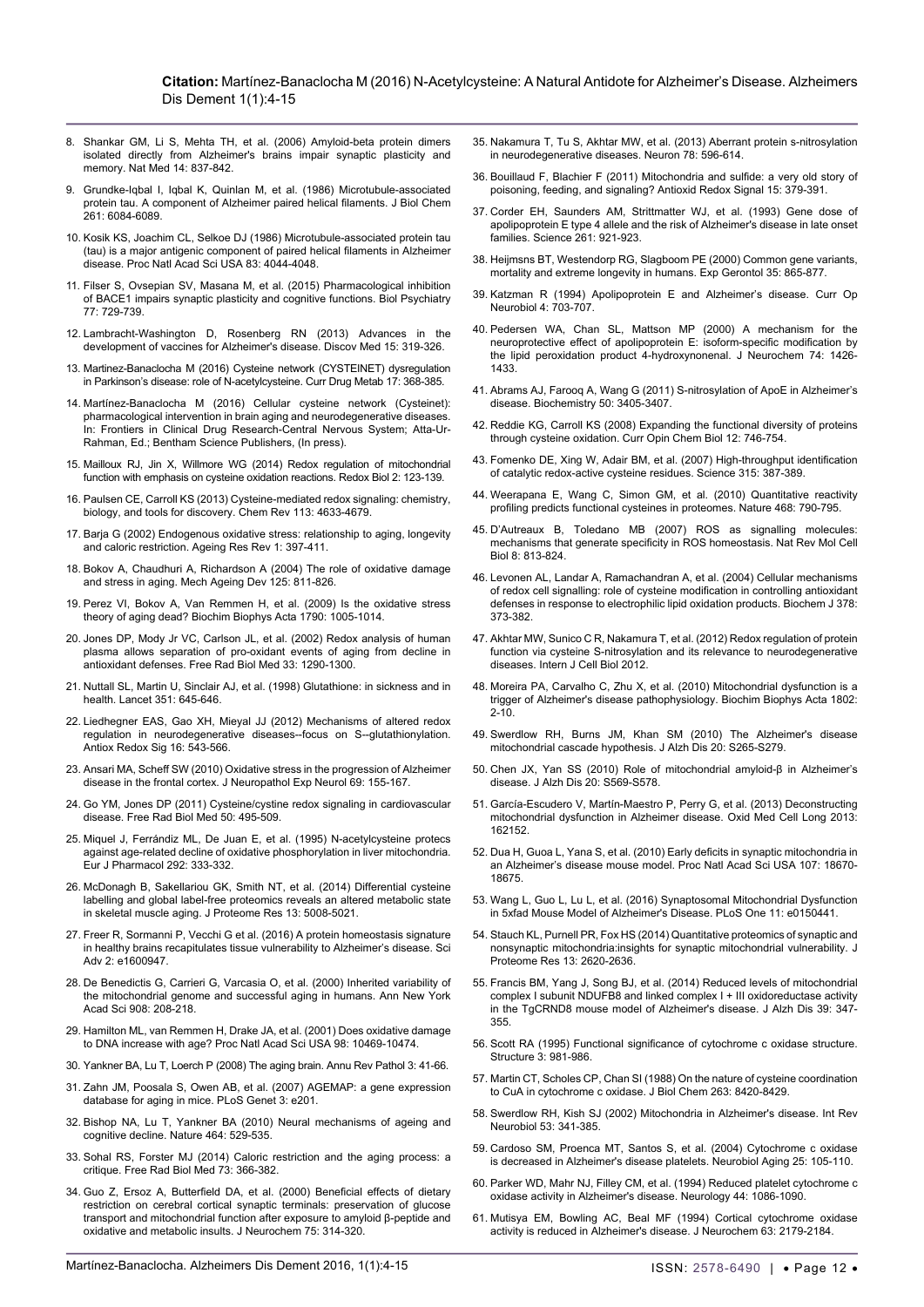#### **Citation:** Martínez-Banaclocha M (2016) N-Acetylcysteine: A Natural Antidote for Alzheimer's Disease. Alzheimers Dis Dement 1(1):4-15

- <span id="page-9-5"></span>62. [Bosetti F, Brizzi F, Barogi S, et al. \(2002\) Cytochrome c oxidase and](http://www.ncbi.nlm.nih.gov/pubmed/11959398)  [mitochondrial F1F0-ATPase \(ATP synthase\) activities in platelets and brain](http://www.ncbi.nlm.nih.gov/pubmed/11959398)  [from patients with Alzheimer's disease.](http://www.ncbi.nlm.nih.gov/pubmed/11959398) Neurobiol Aging 23: 371-376.
- <span id="page-9-6"></span>63. [Devi L, Prabhu BM, Galati DF, et al. \(2006\) Accumulation of amyloid precursor](http://www.ncbi.nlm.nih.gov/pubmed/16943564)  [protein in the mitochondrial import channels of human Alzheimer's disease](http://www.ncbi.nlm.nih.gov/pubmed/16943564)  [brain is associated with mitochondrial dysfunction. J Neurosci 26: 9057-9068.](http://www.ncbi.nlm.nih.gov/pubmed/16943564)
- <span id="page-9-7"></span>64. [Dragicevic N, Mamcarz M, Zhu Y, et al. \(2010\) Mitochondrial amyloid](http://www.ncbi.nlm.nih.gov/pubmed/20463404)[beta levels are associated with the extent of mitochondrial dysfunction in](http://www.ncbi.nlm.nih.gov/pubmed/20463404)  [different brain regions and the degree of cognitive impairment in Alzheimer's](http://www.ncbi.nlm.nih.gov/pubmed/20463404)  [transgenic mice. J Alzh Dis 20: S535-S550.](http://www.ncbi.nlm.nih.gov/pubmed/20463404)
- <span id="page-9-8"></span>65. [Chan DC \(2006\) Mitochondria: dynamic organelles in disease, aging, and](http://www.ncbi.nlm.nih.gov/pubmed/16814712)  [development. Cell 125: 1241-1252.](http://www.ncbi.nlm.nih.gov/pubmed/16814712)
- <span id="page-9-9"></span>66. [Nakamura T, Lipton SA \(2011\) Redox modulation by S-nitrosylation contributes](http://www.ncbi.nlm.nih.gov/pubmed/21597461)  [to protein misfolding, mitochondrial dynamics, and neuronal synaptic damage in](http://www.ncbi.nlm.nih.gov/pubmed/21597461)  [neurodegenerative diseases. Cell Death Diff 18: 1478-1486.](http://www.ncbi.nlm.nih.gov/pubmed/21597461)
- <span id="page-9-10"></span>67. [Chen H, Chan DC \(2009\) Mitochondrial dynamics fusion, fission, movement,](http://www.ncbi.nlm.nih.gov/pubmed/19808793)  [and mitophagy in neurodegenerative diseases. Human Mol Genet 1](http://www.ncbi.nlm.nih.gov/pubmed/19808793)8: R169-R176.
- <span id="page-9-11"></span>68. [Shutt T, Geoffrion M, Milne R, et al. \(2012\) The intracellular redox state is a](http://www.ncbi.nlm.nih.gov/pubmed/22945481)  [core determinant of mitochondrial fusion. EMBO Rep 13: 909-915.](http://www.ncbi.nlm.nih.gov/pubmed/22945481)
- <span id="page-9-12"></span>69. [Redpath CJ, Khalil MB, Drozdzal G, et al. \(2013\) Mitochondrial hyperfusion](http://www.ncbi.nlm.nih.gov/pubmed/23861961)  [during oxidative stress is coupled to a dysregulation in calcium handling](http://www.ncbi.nlm.nih.gov/pubmed/23861961)  [within a C2C12 cell model. PLoS One 8: e69165.](http://www.ncbi.nlm.nih.gov/pubmed/23861961)
- <span id="page-9-0"></span>70. [Halestrap AP, Brenner C \(2003\) The adenine nucleotide translocase: a](http://www.ncbi.nlm.nih.gov/pubmed/12871123)  [central component of the mitochondrial permeability transition pore and key](http://www.ncbi.nlm.nih.gov/pubmed/12871123)  [player in cell death. Curr Med Chem 10: 1507-1525.](http://www.ncbi.nlm.nih.gov/pubmed/12871123)
- <span id="page-9-1"></span>71. [Queiroga, CS, Almeida AS, Martel C, et al. \(2010\) Glutathionylation of adenine](http://www.ncbi.nlm.nih.gov/pubmed/20348099)  [nucleotide translocase induced by carbon monoxide prevents mitochondrial](http://www.ncbi.nlm.nih.gov/pubmed/20348099)  [membrane permeabilization and apoptosis. J Biol Chem 285: 17077-17088.](http://www.ncbi.nlm.nih.gov/pubmed/20348099)
- <span id="page-9-2"></span>72. McStay [GP, Clarke SJ, Halestrap AP. \(2002\) Role of critical thiol groups on](http://www.ncbi.nlm.nih.gov/pmc/articles/PMC1222909/)  [the matrix surface of the adenine nucleotide translocase in the mechanism](http://www.ncbi.nlm.nih.gov/pmc/articles/PMC1222909/)  [of the mitochondrial permeability transition pore. Biochem J 367: 541-548.](http://www.ncbi.nlm.nih.gov/pmc/articles/PMC1222909/)
- <span id="page-9-3"></span>73. [McDonagh B, Martinez-Acedo P, Vazquez J \(2012\) Application of iTRAQ](https://www.hindawi.com/journals/ijpro/2012/514847/)  [reagents to relatively quantify the reversible redox state of cysteine residues.](https://www.hindawi.com/journals/ijpro/2012/514847/)  [Int J Proteomics 2012: 514847.](https://www.hindawi.com/journals/ijpro/2012/514847/)
- <span id="page-9-4"></span>74. [Butterfield DA, Hardas SS, Bader Lange ML \(2010\) Oxidatively modified](http://www.ncbi.nlm.nih.gov/pubmed/20164570)  [glyceraldehyde-3-phosphate dehydrogenase \(GAPDH\) and Alzheimer](http://www.ncbi.nlm.nih.gov/pubmed/20164570)  [disease: many pathways to neurodegeneration. J Alzh Dis 20: 369-393.](http://www.ncbi.nlm.nih.gov/pubmed/20164570)
- <span id="page-9-21"></span>75. [Li S, Whorton AR \(2003\) Regulation of protein tyrosine phosphatase 1B in](http://www.ncbi.nlm.nih.gov/pubmed/12573287)  [intact cells by S-nitrosothiols. Arch Biochem Biophys 410: 269-279.](http://www.ncbi.nlm.nih.gov/pubmed/12573287)
- <span id="page-9-22"></span>76. [Burgoyne RD, Morgan A \(2015\) Cysteine string protein \(CSP\) and its role in](http://www.ncbi.nlm.nih.gov/pubmed/25800794)  [preventing neurodegeneration. Sem Cell Develop Biol 40: 153-159.](http://www.ncbi.nlm.nih.gov/pubmed/25800794)
- <span id="page-9-23"></span>77. Tiwari SS, Troakes MDOC, Shurovi BN, et al. (2015) Evidence that the presynaptic vesicle protein CSPalpha is a key player in synaptic degeneration and protection in Alzheimer inverted question marks disease. Mol Brain 8: 6.
- <span id="page-9-24"></span>78. [Johnston PA, Südhof TC \(1990\) The multisubunit structure of synaptophysin.](http://www.jbc.org/content/265/15/8869.full.pdf)  [J Biol Chem 265: 8869-8873.](http://www.jbc.org/content/265/15/8869.full.pdf)
- <span id="page-9-25"></span>79. [Sze C, Troncoso JC, Kawas C et al. \(1997\) Loss of the presynaptic vesicle](http://www.ncbi.nlm.nih.gov/pubmed/9258263)  [protein synaptophysin in hippocampus correlates with cognitive decline in](http://www.ncbi.nlm.nih.gov/pubmed/9258263)  [Alzheimer disease. J Neuropathol Exp Neurol 56: 933944.](http://www.ncbi.nlm.nih.gov/pubmed/9258263)
- <span id="page-9-26"></span>80. [Hansen LA, Daniel SE, Wilcock GK, et al. \(1998\) Frontal cortical](http://jnnp.bmj.com/content/64/5/653.full)  [synaptophysin in Lewy body diseases: relation to Alzheimer's disease and](http://jnnp.bmj.com/content/64/5/653.full)  [dementia. J Neurol Neurosurg Psychiatry 64: 653-656.](http://jnnp.bmj.com/content/64/5/653.full)
- <span id="page-9-27"></span>81. [Forno LS \(1996\) Neuropathology of Parkinson's disease. J Neuropathol Exp](http://www.ncbi.nlm.nih.gov/pubmed/8786384)  [Neurol 55: 259-272.](http://www.ncbi.nlm.nih.gov/pubmed/8786384)
- <span id="page-9-28"></span>82. [Jao CC, Der-Sarkissian A, Chen J, et al. \(2004\) Structure of membrane](http://www.ncbi.nlm.nih.gov/pubmed/15155902)bound α[-synuclein studied by site-directed spin labeling. Proc Natl Acad Sci](http://www.ncbi.nlm.nih.gov/pubmed/15155902)  [USA 101: 8331-8336.](http://www.ncbi.nlm.nih.gov/pubmed/15155902)
- <span id="page-9-29"></span>83. [Zhou W, Freed CR \(2004\) Tyrosine-to-cysteine modification of human](http://www.ncbi.nlm.nih.gov/pubmed/14699135)  α[-synuclein enhances protein aggregation and cellular toxicity. J Biol Chem](http://www.ncbi.nlm.nih.gov/pubmed/14699135)  [279: 10128-10135.](http://www.ncbi.nlm.nih.gov/pubmed/14699135)
- <span id="page-9-30"></span>84. Stefanis L (2012) α[-Synuclein in Parkinson's Disease. Cold Spring Harb](http://www.ncbi.nlm.nih.gov/pmc/articles/PMC3281589/)  [Perspect Med 4:a009399.](http://www.ncbi.nlm.nih.gov/pmc/articles/PMC3281589/)
- <span id="page-9-31"></span>85. [Südhof TC \(2002\) Synaptotagmins: Why So Many? J Biol Chem 277: 7629-](http://www.ncbi.nlm.nih.gov/pubmed/11739399) [7632.](http://www.ncbi.nlm.nih.gov/pubmed/11739399)
- <span id="page-9-32"></span>86. [Levy-Lahad E, Wasco W, Poorkaj P, et al. \(1995\) Candidate gene for the](http://www.ncbi.nlm.nih.gov/pubmed/7638622)  [chromosome 1 familial Alzheimer's disease locus. Science 2](http://www.ncbi.nlm.nih.gov/pubmed/7638622)69: 973-977.
- <span id="page-9-33"></span>87. [Sherrington R, Rogaev EI, Liang Y, et al. \(1995\) Cloning of a gene bearing](http://www.ncbi.nlm.nih.gov/pubmed/7596406)  [missense mutations in early-onset familial Alzheimer's disease. Nature](http://www.ncbi.nlm.nih.gov/pubmed/7596406) 375: 754-760.
- <span id="page-9-34"></span>88. [Dimitrov M, Alattia J-R, Lemmin T, et al. \(2013\) Alzheimer's disease mutations](http://www.ncbi.nlm.nih.gov/pubmed/23907250)  [in APP but not γ-secretase modulators affect epsilon-cleavage-dependent](http://www.ncbi.nlm.nih.gov/pubmed/23907250)  [AICD production. Nat Commun 4: 2246.](http://www.ncbi.nlm.nih.gov/pubmed/23907250)
- <span id="page-9-35"></span>89. [Pike CJ, Burdick D, Walencewicz AJ, et al](http://www.ncbi.nlm.nih.gov/pubmed/8463843)*.* (1993) Neurodegeneration [induced by β-amyloid peptides in vitro: The role of peptide assembly state. J](http://www.ncbi.nlm.nih.gov/pubmed/8463843)  [Neurosci 13:1676-1687.](http://www.ncbi.nlm.nih.gov/pubmed/8463843)
- <span id="page-9-36"></span>90. [Laudon H, Hansson EM, Melen K, et al. \(2005\) A nine transmembrane](http://www.jbc.org/content/280/42/35352.full)  [domain topology for presenilin 1. J Biol Chem 25: 25.](http://www.jbc.org/content/280/42/35352.full)
- <span id="page-9-37"></span>91. [Kornilova AY, Kim J, Laudon H, et al. \(2006\) Deducing the transmembrane](http://www.ncbi.nlm.nih.gov/pmc/articles/PMC2597485/)  [domain organization of presenilin-1 in γ-secretase by cysteine disulfide](http://www.ncbi.nlm.nih.gov/pmc/articles/PMC2597485/)  [crosslinking. Biochemistry 45: 7598-7604.](http://www.ncbi.nlm.nih.gov/pmc/articles/PMC2597485/)
- <span id="page-9-38"></span>92. [Tedde A, Nacmias B, Ciantelli M, et al. \(2003\) Identification of new presenilin](http://www.ncbi.nlm.nih.gov/pubmed/14623725)  [gene mutations in early-onset familial Alzheimer disease. Arch Neurol 60:](http://www.ncbi.nlm.nih.gov/pubmed/14623725)  [1541-1544.](http://www.ncbi.nlm.nih.gov/pubmed/14623725)
- <span id="page-9-39"></span>93. [Tolia A, Chavez-Gutierrez L, Strooper BD \(2006\) Contribution of Presenilin](http://www.ncbi.nlm.nih.gov/pubmed/16844686)  [Transmembrane Domains 6 and 7 to a Water-containing Cavity in the](http://www.ncbi.nlm.nih.gov/pubmed/16844686)  γ[-Secretase Complex. J Biol Chem 281: 27633-27642.](http://www.ncbi.nlm.nih.gov/pubmed/16844686)
- <span id="page-9-13"></span>94. [Payne AJ, Gerdes BC, Naumchuk Y, et al. \(2013\) Presenilins regulate the](http://www.ncbi.nlm.nih.gov/pubmed/24029002)  [cellular activity of ryanodine receptors differentially through isotype-specific](http://www.ncbi.nlm.nih.gov/pubmed/24029002)  [N-terminal cysteines. Exp Neurol 250: 143-150.](http://www.ncbi.nlm.nih.gov/pubmed/24029002)
- <span id="page-9-14"></span>95. [Bhattacharyya R, Barren C, Kovacs DM \(2013\) Palmitoylation of Amyloid](http://www.ncbi.nlm.nih.gov/pubmed/23825420)  [Precursor Protein Regulates Amyloidogenic Processing in Lipid Rafts. J](http://www.ncbi.nlm.nih.gov/pubmed/23825420)  [Neurosci 33: 11169 -11183.](http://www.ncbi.nlm.nih.gov/pubmed/23825420)
- <span id="page-9-15"></span>96. [Barnham KJ, McKinstry WJ, Multhaup G, et al. \(2003\) Structure of the](http://www.ncbi.nlm.nih.gov/pubmed/12611883)  [Alzheimer's disease amyloid precursor protein copper binding domain.](http://www.ncbi.nlm.nih.gov/pubmed/12611883)  [A regulator of neuronal copper homeostasis. J Biol Chem 278: 17401-](http://www.ncbi.nlm.nih.gov/pubmed/12611883) [17407.](http://www.ncbi.nlm.nih.gov/pubmed/12611883)
- <span id="page-9-16"></span>97. [Schweers O, Mandelkow E, Biernat J, et al. \(1995\) Oxidation of cysteine-322](http://www.ncbi.nlm.nih.gov/pmc/articles/PMC41177/)  [in the repeat domain of microtubule-associated protein T controls the in vitro](http://www.ncbi.nlm.nih.gov/pmc/articles/PMC41177/)  assembly of paired helical filaments. [Proc Natl Acad Sci USA 92: 8463-8467.](http://www.ncbi.nlm.nih.gov/pmc/articles/PMC41177/)
- <span id="page-9-17"></span>98. [Landino LM, Skreslet TE, Alston JA \(2004\) Cysteine oxidation of Tau and](http://www.ncbi.nlm.nih.gov/pubmed/15184375)  [microtubule-associated protein-2 by peroxynitrite. J Biol Chem 279: 35101-](http://www.ncbi.nlm.nih.gov/pubmed/15184375) [35105.](http://www.ncbi.nlm.nih.gov/pubmed/15184375)
- <span id="page-9-18"></span>99. [Cohen TJ, Friedmann D, Hwang AW, et al. \(2013\) The microtubule](http://www.ncbi.nlm.nih.gov/pubmed/23624859)[associated tau protein has intrinsic acetyltransferase activity. Nat Struct Mol](http://www.ncbi.nlm.nih.gov/pubmed/23624859)  [Biol 20: 756-762.](http://www.ncbi.nlm.nih.gov/pubmed/23624859)
- <span id="page-9-19"></span>100.[Wegmann S, Medalsy ID, Mandelkow E, et al. \(2012\) The fuzzy coat of](http://www.ncbi.nlm.nih.gov/pubmed/23269837)  [pathological human Tau fibrils is a two-layered polyelectric brush. Proc Natl](http://www.ncbi.nlm.nih.gov/pubmed/23269837)  [Acad Sci USA 109: E313-321.](http://www.ncbi.nlm.nih.gov/pubmed/23269837)
- <span id="page-9-20"></span>101.[Soeda Y, Yoshikawa M, Almeida OF, et al. \(2015\) Toxic tau oligomer](http://www.ncbi.nlm.nih.gov/pubmed/8208406)  [formation blocked by capping of cysteine residues with 1,2-dihydroxybenzene](http://www.ncbi.nlm.nih.gov/pubmed/8208406)  [groups. Nat Commun](http://www.ncbi.nlm.nih.gov/pubmed/8208406) 6: 10216.
- <span id="page-9-40"></span>102.[Thibault O, Gant JC, Landfield PW \(2007\) Expansion of the calcium](http://www.ncbi.nlm.nih.gov/pubmed/17465978)  [hypothesis of brain aging and Alzheimer's disease: minding the store. Aging](http://www.ncbi.nlm.nih.gov/pubmed/17465978)  [Cell 6: 307-317.](http://www.ncbi.nlm.nih.gov/pubmed/17465978)
- <span id="page-9-41"></span>103.[Berridge MJ \(2013\) Dysregulation of neural calcium signaling in Alzheimer](http://www.ncbi.nlm.nih.gov/pubmed/22895098)  [disease, bipolar disorder and schizophrenia. Prion 7: 2-13.](http://www.ncbi.nlm.nih.gov/pubmed/22895098)
- <span id="page-9-42"></span>104.[Stutzmann GE, Smith I, Caccamo A, et al. \(2006\) Enhanced ryanodine](http://www.ncbi.nlm.nih.gov/pubmed/16687509)  [receptor recruitment contributes to Ca2+ disruptions in young, adult, and](http://www.ncbi.nlm.nih.gov/pubmed/16687509)  [aged Alzheimer's disease mice. J Neurosci](http://www.ncbi.nlm.nih.gov/pubmed/16687509) 26: 5180-5189.
- <span id="page-9-43"></span>105.[Sun J, Xu L, Eu JP, et al. \(2003\) Nitric oxide, NOC-12, and S-nitrosoglutathione](http://www.jbc.org/content/278/10/8184.short)  [modulate the skeletal muscle calcium release channel/ryanodine receptor by](http://www.jbc.org/content/278/10/8184.short)  [different mechanisms. An allosteric function for O2 in S-nitrosylation of the](http://www.jbc.org/content/278/10/8184.short)  [channel. J Biol Chem 278: 8184-8189.](http://www.jbc.org/content/278/10/8184.short)
- <span id="page-9-44"></span>106.[Bánsághi S1, Golenár T, Madesh M, et al. \(2014\) Isoform- and species](http://www.ncbi.nlm.nih.gov/pubmed/24469450)specific control of inositol 1,4,5-trisphosphate (IP3) receptors by reactive [oxygen species. J Biol Chem 289: 8170-8181.](http://www.ncbi.nlm.nih.gov/pubmed/24469450)
- <span id="page-9-45"></span>107.[Khan SA, Rossi AM, Riley AM, et al. \(2013\) Subtype-selective regulation of](http://www.ncbi.nlm.nih.gov/pmc/articles/PMC3610541/)  [IP3 receptors by thimerosal via cysteine residues within the IP3-binding core](http://www.ncbi.nlm.nih.gov/pmc/articles/PMC3610541/)  [and suppressor domain. Biochem J 4](http://www.ncbi.nlm.nih.gov/pmc/articles/PMC3610541/)51: 177-184.
- <span id="page-9-46"></span>108.[Kurumatani T, Fastboma J, Bonkalea WL, et al. \(1998\) Loss of inositol](http://www.ncbi.nlm.nih.gov/pubmed/9689471)  [1,4,5-trisphosphate receptor sites and decreased PKC levels correlate with](http://www.ncbi.nlm.nih.gov/pubmed/9689471)  [staging of Alzheimer's disease neurofibrillary pathology. Brain Research](http://www.ncbi.nlm.nih.gov/pubmed/9689471)  796: 209-221.
- <span id="page-9-47"></span>109.[Tonga XY, Yinga J, Pimentel DR, et al. \(2008\) High glucose oxidizes SERCA](http://www.ncbi.nlm.nih.gov/pubmed/18164028)  [cysteine-674 and prevents inhibition by nitric oxide of smooth muscle cell](http://www.ncbi.nlm.nih.gov/pubmed/18164028)  [migration. J Mol Cell Cardiol 44: 361-369.](http://www.ncbi.nlm.nih.gov/pubmed/18164028)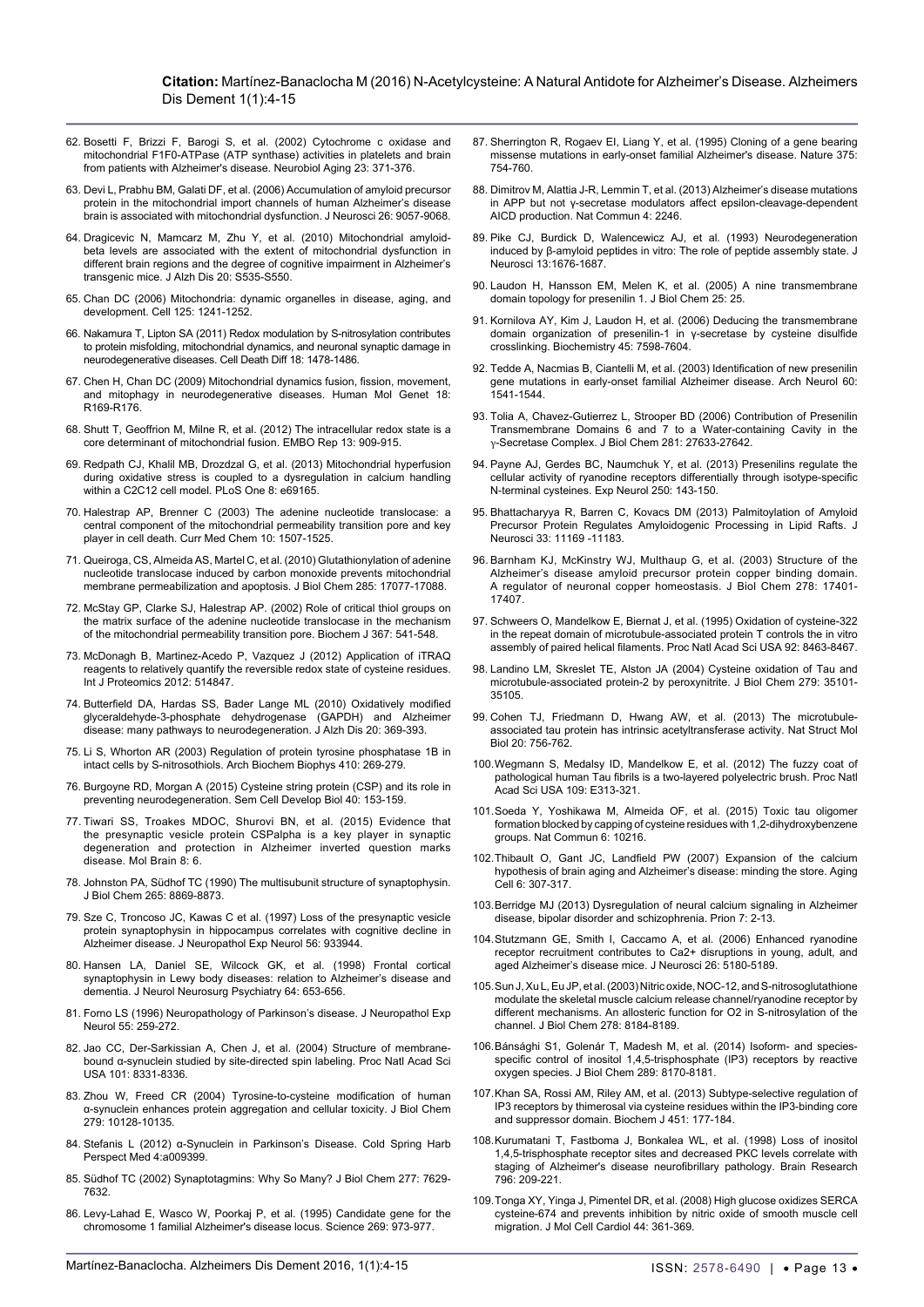- <span id="page-10-14"></span>110.[Sharov VS, Dremina ES, Galeva NA \(2006\) Quantitative mapping of](http://www.ncbi.nlm.nih.gov/pubmed/16307534)  [oxidation-sensitive cysteine residues in SERCA in vivo and in vitro by](http://www.ncbi.nlm.nih.gov/pubmed/16307534)  [HPLC–electrospray-tandem MS: selective protein oxidation during biological](http://www.ncbi.nlm.nih.gov/pubmed/16307534)  [aging. Biochem J 394: 605-615.](http://www.ncbi.nlm.nih.gov/pubmed/16307534)
- <span id="page-10-15"></span>111. [Qina M, Wanga W, Thirumalai D \(2015\) Protein folding guides disulfide bond](http://www.pnas.org/content/112/36/11241)  [formation. Proc Natl Acad Sci USA 112: 11241-11246.](http://www.pnas.org/content/112/36/11241)
- <span id="page-10-16"></span>112. [Haase-Pettingell C, Betts S, Raso SW, et al. \(2001\) Role for cysteine](http://www.ncbi.nlm.nih.gov/pmc/articles/PMC2373931/)  [residues in the in vivo folding and assembly of the phage P22 tail spike.](http://www.ncbi.nlm.nih.gov/pmc/articles/PMC2373931/)  [Protein Sci 10: 397-410.](http://www.ncbi.nlm.nih.gov/pmc/articles/PMC2373931/)
- <span id="page-10-17"></span>113.[Winklhofer KF, Tatzeltand J, Haass C \(2008\) The two faces of protein](http://www.ncbi.nlm.nih.gov/pubmed/18216876)  [misfolding: gain- and loss-of-function in neurodegenerative diseases. EMBO](http://www.ncbi.nlm.nih.gov/pubmed/18216876)  [J 27: 336-349.](http://www.ncbi.nlm.nih.gov/pubmed/18216876)
- <span id="page-10-18"></span>114.[Shin H-C \(2001\) Protein Folding, misfolding, and refolding of therapeutic](http://link.springer.com/article/10.1007/BF02931984)  [proteins. Biotechnol Bioprocess Eng 6: 237-243.](http://link.springer.com/article/10.1007/BF02931984)
- <span id="page-10-19"></span>115. [Creighton TE \(1986\) Disulfide bonds as probes of protein folding pathways.](http://www.ncbi.nlm.nih.gov/pubmed/3773775)  [Methods Enzymol 131: 83-106.](http://www.ncbi.nlm.nih.gov/pubmed/3773775)
- <span id="page-10-20"></span>116. [Uehara T, Nakamura T, Yao D, et al. \(2006\) S-Nitrosylated protein disulphide](http://www.ncbi.nlm.nih.gov/pubmed/16724068)  [isomerase links protein misfolding to neurodegeneration. Nature 441: 513-517.](http://www.ncbi.nlm.nih.gov/pubmed/16724068)
- <span id="page-10-21"></span>117. [Riemer J, Bulleid N, Herrmann JM \(2009\) Disulfide formation in the ER and](http://www.ncbi.nlm.nih.gov/pubmed/19498160)  [mitochondria: two solutions to a common process. Science](http://www.ncbi.nlm.nih.gov/pubmed/19498160) Science 324: 1284-1287.
- <span id="page-10-0"></span>118.[Koch JR, Schmid FX \(2014\) Mia40 targets cysteines in a hydrophobic](http://www.ncbi.nlm.nih.gov/pubmed/24407114)  [environment to direct oxidative protein folding in the mitochondria. Nat](http://www.ncbi.nlm.nih.gov/pubmed/24407114)  [Comm 5: 3041.](http://www.ncbi.nlm.nih.gov/pubmed/24407114)
- <span id="page-10-1"></span>119.[Garcia-Mata R, Gao YS, Sztul E \(2002\) Hassles with taking out the garbage:](http://www.ncbi.nlm.nih.gov/pubmed/12010457)  [aggravating aggresomes. Traffic 3: 388-396.](http://www.ncbi.nlm.nih.gov/pubmed/12010457)
- <span id="page-10-2"></span>120.[Lecke, SH, Goldberg AL, Mitch WE \(2006\) Protein degradation by the](http://www.ncbi.nlm.nih.gov/pubmed/16738015)  [ubiquitin–proteasome pathway in normal and disease states. J Am Soc](http://www.ncbi.nlm.nih.gov/pubmed/16738015)  [Nephrol 17: 1807-1819.](http://www.ncbi.nlm.nih.gov/pubmed/16738015)
- <span id="page-10-3"></span>121.[Jahngen-Hodge J; Obin MS, Gong X, et al. \(1997\) Regulation of ubiquitin](http://www.ncbi.nlm.nih.gov/pubmed/9353272)[conjugating enzymes by glutathione following oxidative stress. J Biol Chem](http://www.ncbi.nlm.nih.gov/pubmed/9353272)  [272: 28218-28226.](http://www.ncbi.nlm.nih.gov/pubmed/9353272)
- <span id="page-10-4"></span>122.[Doris KS, Rumsby EL, Gong BA \(2012\) Oxidative stress responses involve](http://www.ncbi.nlm.nih.gov/pubmed/22949505)  [oxidation of a conserved ubiquitin pathway enzyme. Mol Cell Biol 32: 4472-](http://www.ncbi.nlm.nih.gov/pubmed/22949505) [4481.](http://www.ncbi.nlm.nih.gov/pubmed/22949505)
- <span id="page-10-5"></span>123.[Hong L, Huang HC, Jiang ZF \(2014\) Relationship between amyloid-beta](http://www.ncbi.nlm.nih.gov/pubmed/24512022)  [and the ubiquitin-proteasome system in Alzheimer's disease. Neurol Res](http://www.ncbi.nlm.nih.gov/pubmed/24512022)  [36: 276-282.](http://www.ncbi.nlm.nih.gov/pubmed/24512022)
- <span id="page-10-6"></span>124.[Fischer DF, van Dijk R, van Tijn P, et al](http://www.ncbi.nlm.nih.gov/pubmed/18760506)*.* (2009) Long-term proteasome [dysfunction in the mouse brain by expression of aberrant ubiquitin. Neurobiol](http://www.ncbi.nlm.nih.gov/pubmed/18760506)  [Aging 30: 847-863.](http://www.ncbi.nlm.nih.gov/pubmed/18760506)
- <span id="page-10-7"></span>125.[Hasanbasic S, JahicA, Karahmet E \(2016\) The role of cysteine proteases in](http://www.ncbi.nlm.nih.gov/pmc/articles/PMC4949049/)  [Alzheimer disease. Mater Sociomed 28: 235-238.](http://www.ncbi.nlm.nih.gov/pmc/articles/PMC4949049/)
- <span id="page-10-8"></span>126.[Trinchese F, Fa' M, Liu S, et al. \(2008\). Inhibition of calpains improves](http://www.ncbi.nlm.nih.gov/pubmed/18596919)  [memory and synaptic transmission in a mouse model of Alzheimer disease.](http://www.ncbi.nlm.nih.gov/pubmed/18596919)  [J Clin Invest 1](http://www.ncbi.nlm.nih.gov/pubmed/18596919)18: 2796-2807.
- <span id="page-10-9"></span>127.[Moldoveanu T, Hosfield CM, Lim D, et al. \(2002\) A Ca\(2+\) switch aligns the](http://www.ncbi.nlm.nih.gov/pubmed/11893336)  [active site of calpain. Cell 108: 649-660.](http://www.ncbi.nlm.nih.gov/pubmed/11893336)
- <span id="page-10-10"></span>128.[Ono Y, Sorimachi H \(2012\) Calpains-An elaborate proteolytic system.](http://www.ncbi.nlm.nih.gov/pubmed/21864727)  [Biochim Biophys Acta 1824: 224-236.](http://www.ncbi.nlm.nih.gov/pubmed/21864727)
- <span id="page-10-11"></span>129.[Melino G, Bernassola F, Knight RA, et al. \(1997\) S-nitrosylation regulates](http://www.ncbi.nlm.nih.gov/pubmed/9242400)  [apoptosis. Nature 388: 432-433.](http://www.ncbi.nlm.nih.gov/pubmed/9242400)
- <span id="page-10-12"></span>130.[Salvesen GS, Duckett CS \(2002\) IAP proteins: blocking the road to death's](http://www.ncbi.nlm.nih.gov/pubmed/12042762)  [door. Nat Rev Mol Cell Biol 3: 401-410.](http://www.ncbi.nlm.nih.gov/pubmed/12042762)
- <span id="page-10-13"></span>131.[Tsang AHK, Lee YIL, Ko HS et al. \(2009\) S-nitrosylation of XIAP](http://www.ncbi.nlm.nih.gov/pubmed/19273858)  [compromises neuronal survival in Parkinson's disease. Proc Nat Acad Sci](http://www.ncbi.nlm.nih.gov/pubmed/19273858)  [USA 106: 4900-4905.](http://www.ncbi.nlm.nih.gov/pubmed/19273858)
- <span id="page-10-35"></span>132.[Lu M, Kim HE, Li CR, et al. \(2008\) Two distinct disulfide bonds formed in](http://www.ncbi.nlm.nih.gov/pubmed/18457423)  [human heat shock transcription factor 1 actin opposition to regulate its DNA](http://www.ncbi.nlm.nih.gov/pubmed/18457423)  [binding activity. Biochemistry 47: 6007-6015.](http://www.ncbi.nlm.nih.gov/pubmed/18457423)
- <span id="page-10-36"></span>133.[Sekhar KR,Yan XX, Freeman ML \(2002\) Nrf2 degradation by the ubiquitin](http://www.ncbi.nlm.nih.gov/pubmed/12360409)  [proteasome pathway is inhibited by KIAA0132, the human homolog to INrf2.](http://www.ncbi.nlm.nih.gov/pubmed/12360409)  [Oncogene 21: 6829-6834.](http://www.ncbi.nlm.nih.gov/pubmed/12360409)
- <span id="page-10-37"></span>134.[Piccirillo S, Filomeni G, Brune B, et al. \(2009\)](http://www.ncbi.nlm.nih.gov/pubmed/19643729) Redox mechanisms involved in [the selective activation of Nrf2-mediated resistance](http://www.ncbi.nlm.nih.gov/pubmed/19643729) *versus* p53-dependent [apoptosis in adenocarcinoma gastric cells. J Biol Chem 284: 27721-27733.](http://www.ncbi.nlm.nih.gov/pubmed/19643729)
- <span id="page-10-38"></span>135.[Meister A \(1988\) Glutathione metabolism and its selective modification. J](http://www.ncbi.nlm.nih.gov/pubmed/3053703)  [Biol Chem 263:](http://www.ncbi.nlm.nih.gov/pubmed/3053703) 17205-17208.
- <span id="page-10-43"></span>136.[Martínez-Banaclocha M \(2001\) Therapeutic potential of N-acetyl-cysteine](http://www.ncbi.nlm.nih.gov/pubmed/11339849)  [in age-related mitochondrial neurodegenerative diseases. Med Hypoth 56:](http://www.ncbi.nlm.nih.gov/pubmed/11339849)  [472-477.](http://www.ncbi.nlm.nih.gov/pubmed/11339849)
- <span id="page-10-39"></span>137.[Aoyama K, Suh SW, Hamby AM, et al. \(2006\) Neuronal glutathione](http://www.ncbi.nlm.nih.gov/pubmed/16311588)  [deficiency and age-dependent neurodegeneration in the EAAC1 deficient](http://www.ncbi.nlm.nih.gov/pubmed/16311588)  [mouse. Nat Neurosci 9: 119-126.](http://www.ncbi.nlm.nih.gov/pubmed/16311588)
- <span id="page-10-40"></span>138.[Sen O, Caner H, Aydin MV, et al. \(2006\) The effect of mexiletine on the level](http://www.ncbi.nlm.nih.gov/pubmed/17288746)  [of lipid peroxidation and apoptosis of endothelium following experimental](http://www.ncbi.nlm.nih.gov/pubmed/17288746)  [subarachnoid hemorrhage. Neurol Res 28: 859-863.](http://www.ncbi.nlm.nih.gov/pubmed/17288746)
- <span id="page-10-41"></span>139.[Kerksick C, Willoughby D \(2005\) The Antioxidant role of glutathione and](http://www.ncbi.nlm.nih.gov/pubmed/18500954)  [N-acetyl-cysteine supplements and exercise-induced oxidative stress. J Int](http://www.ncbi.nlm.nih.gov/pubmed/18500954)  [Soc Sports Nutr 2: 38-44.](http://www.ncbi.nlm.nih.gov/pubmed/18500954)
- <span id="page-10-42"></span>140.[Medved I, Brown MJ, Bjorksten AR, et al. \(2003\) N-acetylcysteine infusion](http://www.ncbi.nlm.nih.gov/pubmed/12496140)  [alters blood redox status but not time to fatigue during intense exercise in](http://www.ncbi.nlm.nih.gov/pubmed/12496140)  [humans. J Appl Physiol 94: 1572-1582.](http://www.ncbi.nlm.nih.gov/pubmed/12496140)
- <span id="page-10-44"></span>141.[Martínez-Banaclocha M \(2000\) N-acetylcysteine increase in complex I](http://www.ncbi.nlm.nih.gov/pubmed/10720628)  [activity in synaptic mitochondria from aged mice: implications for treatment](http://www.ncbi.nlm.nih.gov/pubmed/10720628)  [of Parkinson's disease. Brain Res 859: 173-175.](http://www.ncbi.nlm.nih.gov/pubmed/10720628)
- <span id="page-10-45"></span>142.[Martínez-Banaclocha M, Martínez N \(1999\) N-acetylcysteine elicited](http://www.ncbi.nlm.nih.gov/pubmed/10526120)  [increase in cytochrome c oxidase activity in mice synaptic mitochondria.](http://www.ncbi.nlm.nih.gov/pubmed/10526120)  [Brain Res 842: 249-251.](http://www.ncbi.nlm.nih.gov/pubmed/10526120)
- <span id="page-10-46"></span>143.[Henze A, Raila J, Scholze A, et al. \(2013\) Does N-acetylcysteine modulate](http://www.ncbi.nlm.nih.gov/pubmed/23249342)  [post-translational modifications of transthyretin in hemodialysis patients?](http://www.ncbi.nlm.nih.gov/pubmed/23249342)  .<br>[Antiox Redox Sign 19: 1166-1672.](http://www.ncbi.nlm.nih.gov/pubmed/23249342)
- <span id="page-10-47"></span>144.[Li X, Zhang X, Ladiwala AR, et al. \(2013\) Mechanisms of transthyretin](http://www.ncbi.nlm.nih.gov/pubmed/24336709)  inhibition of β[-amyloid aggregation in vitro. J Neurosci 33: 19423-19433.](http://www.ncbi.nlm.nih.gov/pubmed/24336709)
- <span id="page-10-48"></span>145.[Kondratov RV, Vykhovanets O, Kondratova AA, et al. \(2009\) Antioxidant](http://www.ncbi.nlm.nih.gov/pmc/articles/PMC2815755/)  [N-acetyl-L-cysteine ameliorates symptoms of premature aging associated](http://www.ncbi.nlm.nih.gov/pmc/articles/PMC2815755/)  [with the deficiency of the circadian protein BMAL1. Aging 1: 979-987.](http://www.ncbi.nlm.nih.gov/pmc/articles/PMC2815755/)
- <span id="page-10-22"></span>146.[Samuni Y, Goldstein S, Dean OM, et al. \(2013\) The chemistry and biological](http://www.ncbi.nlm.nih.gov/pubmed/23618697)  [activities of N-acetylcysteine. Biochim Biophys Acta 1830: 4117-4129.](http://www.ncbi.nlm.nih.gov/pubmed/23618697)
- <span id="page-10-23"></span>147.[Studer R, Baysang G, Brack C \(2001\) N-acetyl-L-cystein downregulates](http://www.ncbi.nlm.nih.gov/pubmed/11708617)  [beta-amyloid precursor protein gene transcription in human neuroblastoma](http://www.ncbi.nlm.nih.gov/pubmed/11708617)  [cells. Biogerontology 2: 55-60.](http://www.ncbi.nlm.nih.gov/pubmed/11708617)
- <span id="page-10-24"></span>148.[Lambert JC, Ibrahim-Verbaas CA, Harold D, et al. \(2013\) Meta-analysis](http://www.ncbi.nlm.nih.gov/pubmed/24162737)  [of 74,046 individuals identifies 11 new susceptibility loci for Alzheimer's](http://www.ncbi.nlm.nih.gov/pubmed/24162737)  [disease. Nat Genet 45: 1452-1458.](http://www.ncbi.nlm.nih.gov/pubmed/24162737)
- <span id="page-10-25"></span>149.[Yan CY, Greene LA \(1998\) Prevention of PC12 cell death by N-Acetylcysteine](http://www.ncbi.nlm.nih.gov/pubmed/9592085)  [requires activation of the Ras pathway. J Neurosci 18: 4042-4049.](http://www.ncbi.nlm.nih.gov/pubmed/9592085)
- <span id="page-10-26"></span>150.[Hobbs GA, Gunawardena HP, Campbell SL \(2014\) Biophysical and](http://www.ncbi.nlm.nih.gov/pubmed/24470020)  [proteomic characterization strategies for cysteine modifications in Ras](http://www.ncbi.nlm.nih.gov/pubmed/24470020)  [GTPases. Meth Mol Biol](http://www.ncbi.nlm.nih.gov/pubmed/24470020) 1120: 75-96.
- <span id="page-10-27"></span>151. Li W, Wang G, Wang R, et al. (1994) The redox active components  $H_2O_2$  and N-acetyl-L-cysteine regulate expression of c-jun and c-fos in lens systems. [Exp Eye Res 59: 179-190.](http://www.ncbi.nlm.nih.gov/pubmed/7835407)
- <span id="page-10-28"></span>152.[Medina S, Martinez-Banaclocha M, Hernanz A \(2002\) Antioxidants inhibit](http://www.ncbi.nlm.nih.gov/pubmed/12592670)  [the human cortical neuron apoptosis induced by hydrogen peroxide, tumor](http://www.ncbi.nlm.nih.gov/pubmed/12592670)  [necrosis factor alpha, dopamine and beta-amyloid peptide 1-42. Free Radic](http://www.ncbi.nlm.nih.gov/pubmed/12592670)  [Res 36: 1179-1184.](http://www.ncbi.nlm.nih.gov/pubmed/12592670)
- <span id="page-10-29"></span>153.[Hsiao YH, Chen PS, Yeh SH, et al. \(2008\) N-acetylcysteine prevents beta](http://www.ncbi.nlm.nih.gov/pubmed/18512759)[amyloid toxicity by a stimulatory effect on p35/cyclin-dependent kinase 5](http://www.ncbi.nlm.nih.gov/pubmed/18512759)  [activity in cultured cortical neurons. J Neurosci Res 86: 2685-2695.](http://www.ncbi.nlm.nih.gov/pubmed/18512759)
- <span id="page-10-30"></span>154.[Xu Y, Hou XY, Liu Y, et al. \(2009\) Different protection of K252a and N-acetyl-](http://www.ncbi.nlm.nih.gov/pubmed/18951497)[L-cysteine against amyloid-beta peptide-induced cortical neuron apoptosis](http://www.ncbi.nlm.nih.gov/pubmed/18951497)  [involving inhibition of MLK3-MKK7-JNK3 signal cascades. J Neurosci Res](http://www.ncbi.nlm.nih.gov/pubmed/18951497)  [87: 918-927.](http://www.ncbi.nlm.nih.gov/pubmed/18951497)
- <span id="page-10-31"></span>155.[Sultana R, Boyd-Kimball D, Poon HF, et al. \(2006\) Oxidative modification](http://www.ncbi.nlm.nih.gov/pubmed/15950321)  [and down-regulation of Pin1 in Alzheimer's disease hippocampus: A redox](http://www.ncbi.nlm.nih.gov/pubmed/15950321)  [proteomics analysis. Neurobiol Aging 27: 918-925.](http://www.ncbi.nlm.nih.gov/pubmed/15950321)
- <span id="page-10-32"></span>156.[Huang Q, Aluise CD, Joshi G, et al. \(2010\) Potential in vivo amelioration](http://www.ncbi.nlm.nih.gov/pubmed/20648652)  [by N-acetyl-L-cysteine of oxidative stress in brain in human double mutant](http://www.ncbi.nlm.nih.gov/pubmed/20648652)  [APP/PS-1 knock-in mice: toward therapeutic modulation of mild cognitive](http://www.ncbi.nlm.nih.gov/pubmed/20648652)  [impairment. J Neurosci Res 88: 2618-2629.](http://www.ncbi.nlm.nih.gov/pubmed/20648652)
- <span id="page-10-33"></span>157.[Reynaud E \(2010\) Protein misfolding and degenerative diseases. Nat Edu](http://www.nature.com/scitable/topicpage/protein-misfolding-and-degenerative-diseases-14434929)  [3: 28.](http://www.nature.com/scitable/topicpage/protein-misfolding-and-degenerative-diseases-14434929)
- <span id="page-10-34"></span>158.Wright DJ, Renoir T, Smith [ZM et al. \(2015\) Acetylcysteine improves](http://www.ncbi.nlm.nih.gov/pubmed/25562842)  [mitochondrial function and ameliorates behavioral deficits in the R6/1 mouse](http://www.ncbi.nlm.nih.gov/pubmed/25562842)  [model of Huntington's disease. Transl Psychiat 5: e492.](http://www.ncbi.nlm.nih.gov/pubmed/25562842)